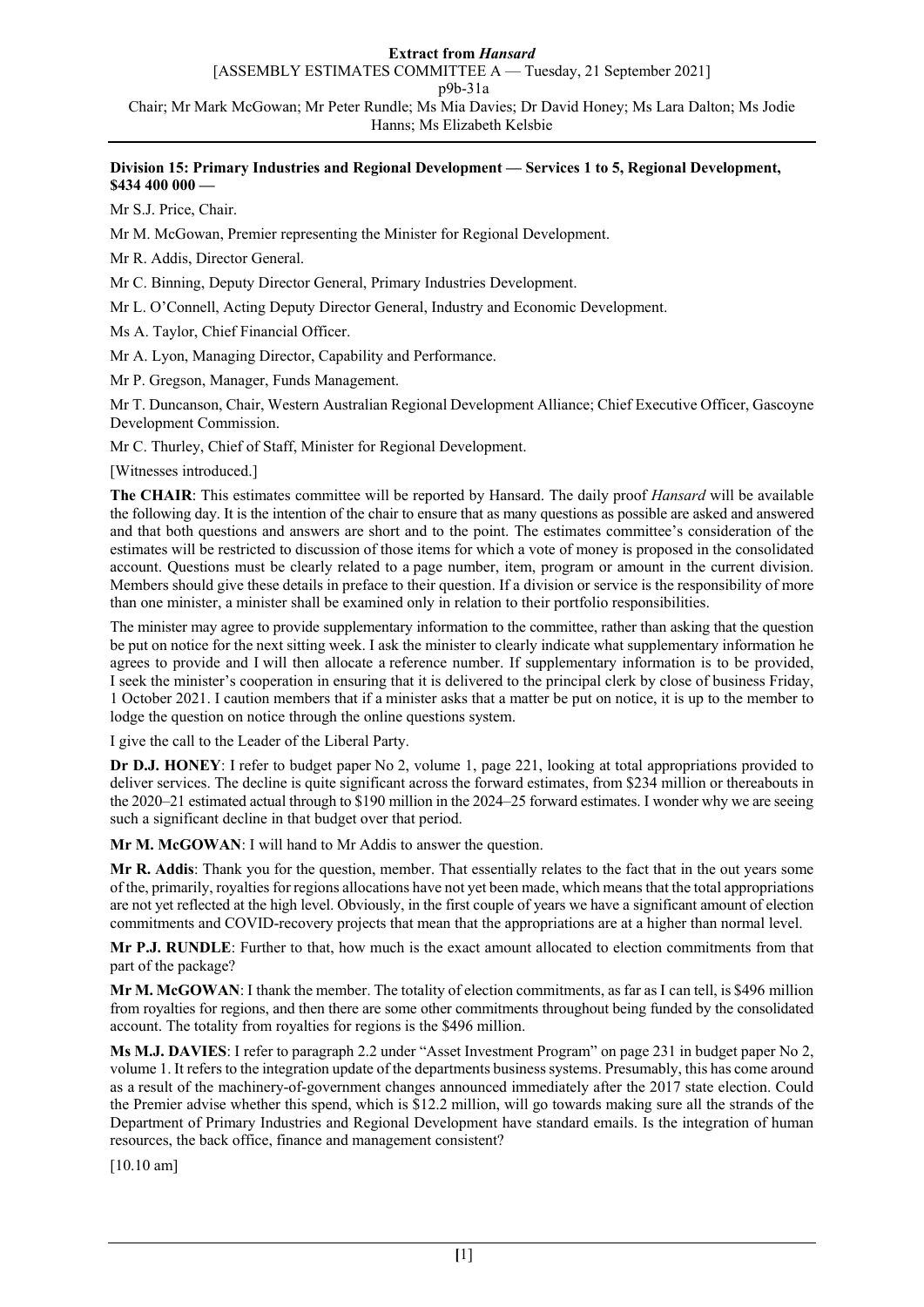**Mr M. McGOWAN**: This is bringing HR, finance and information management together into one system. As the Leader of the Opposition knows, with IT in particular, it is a constant spend for both government and business to keep the systems updated and relevant. That is what this item is for across each of the agencies.

**Ms M.J. DAVIES**: Premier, those machinery-of-government changes started immediately after the 2017 state election. Why has it taken over four years to integrate the different strands of the department?

**Mr M. McGOWAN**: I will let Mr Addis respond.

**Mr R. Addis**: Thank you for the question. It is fair to say that it has taken time to get the changes ready and right. It is also the case that the legacy IT environments that we inherited from the three prior agencies were not actually fit for purpose; they were for small agency environments and for the most part were well past the end of their useful lives. The task of understanding the pre-existing systems and working out how to integrate them into a new system has been significantly challenging. It takes a reasonable amount of time to get that right amongst all the other delivery priorities that we deal with. We are on track to make sure that those changes are landed this financial year.

**Ms M.J. DAVIES**: I note that in that same dot point \$3.5 million has been reallocated from other capital programs to go towards the digital foundations program as part of these machinery-of-government changes. Where was that funding reallocated from?

**Mr M. McGOWAN**: It was reallocated from the capital equipment replacement program. As the director general said, when we arrived in office, many of the systems were antiquated and in danger of falling over. We have to spend money on these things to keep them up to date.

**Ms M.J. DAVIES**: The chair can make a decision about whether my further question is linked to the one I have been asking, but I have asked it every year since the machinery-of-government changes have come into play. Is an organisational chart available so that we can see the full integration of the department and all the different positions within the department as it is newly integrated, four years down the track?

**Mr M. McGOWAN**: There is an organisational chart. It goes from the top echelon down to tier 4. It does not have every level 3 administration person in it, obviously, but there is an organisational chart. I am happy to provide it to the Leader of the Opposition.

**Ms M.J. DAVIES**: Thank you. Would that be by way of supplementary information?

**Mr M. McGOWAN**: I can provide an organisational chart to tier 4 by way of supplementary information.

**The CHAIR**: Just to be clear, the Premier agrees to provide supplementary information. What are you going to provide?

**Mr M. McGOWAN**: I will provide the organisational chart from the director general to tier 4, by way of supplementary information, to the Leader of the Opposition.

[*Supplementary Information No A1.*]

**Dr D.J. HONEY**: I refer to budget paper No 2, volume 1, page 222 and the detail in the table about COVID-19 response funding. Has any modelling been done on the likely ongoing impact of COVID-19 on communities or specific industries, and the likelihood of funding? Is there an assumption behind the budget around when the COVID impact will be minimal or in fact not be significant?

**Mr M. McGOWAN**: I assume the member is referring to "COVID-19 Response" and "Margaret River Main Street Redevelopment". This budget is about recovery programs. We created recovery programs as part of the package we announced in late July or August last year, with initiatives to create economic activity and the like. We were the first state government in Australia to launch a recovery plan, and to be fair, it was pretty substantial. Under that we are funding a whole range of programs across the state that were capital. I think the member's question is more a health-related question, rather than the initiatives that we are putting in place, from what I can tell.

**Dr D.J. HONEY**: My question was really trying to get to the nub of whether the department has made assumptions around when the impact of COVID will be eliminated for particular industries, when there are, for example, requirements for people coming from overseas or when we have free travel overseas and so on. Is there any assumption behind that in the budget at all?

**Mr M. McGOWAN**: I think the member's question is probably better directed towards Health or Treasury even, which I am doing tomorrow, for those sorts of questions. This line item is about the money we are spending across government on recovery initiatives all over Western Australia.

**Mr P.J. RUNDLE**: I refer to page 225 of budget paper No 2, volume 1, and item 2 under "Service Summary" that refers to supporting regional development commissions. I notice there is a significant jump from 2021–22 to 2022–23 in funding, then it seems to decrease. It jumps up and then substantially drops. Could we have an explanation of that?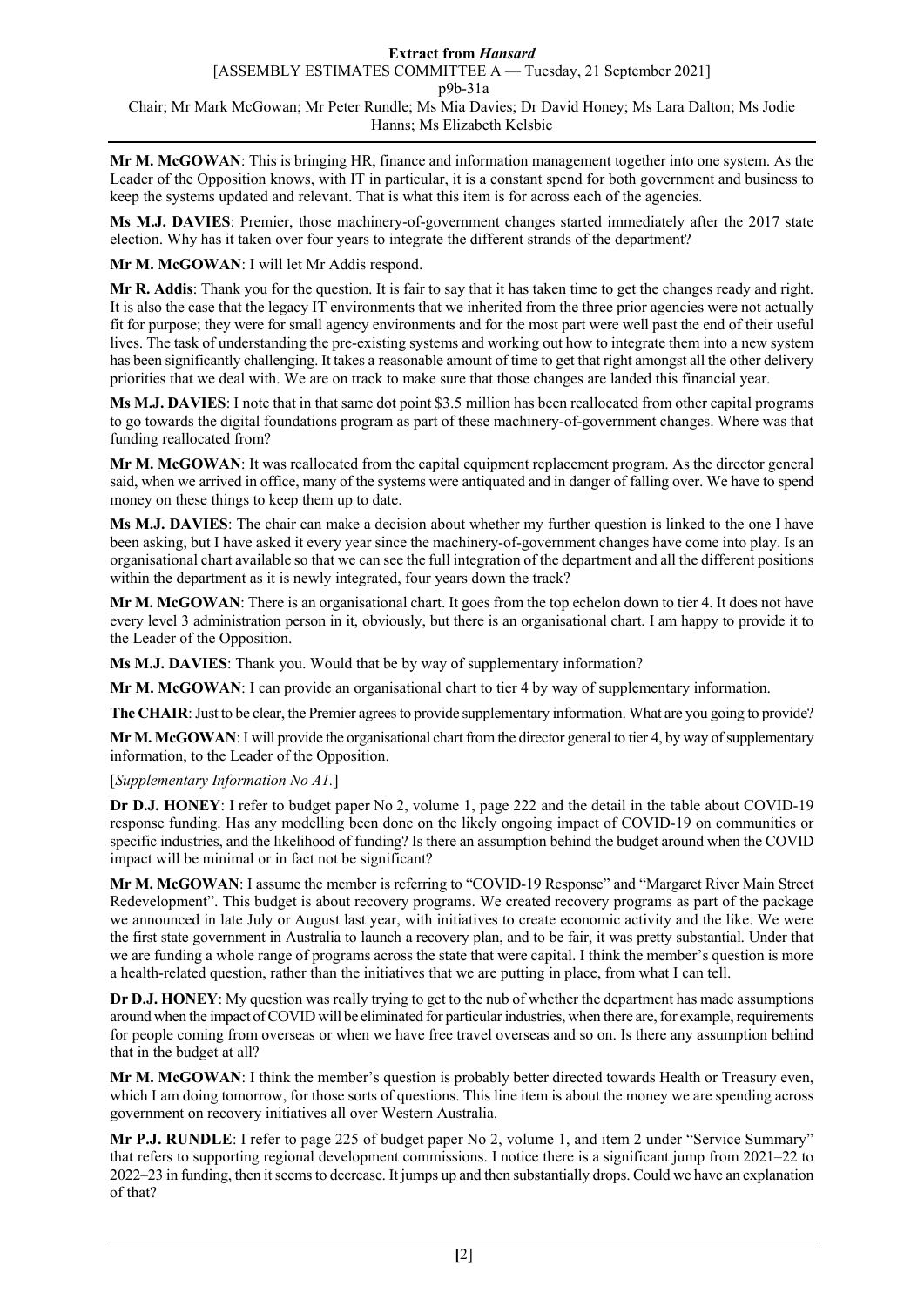**Mr M. McGOWAN**: Just so I understand, the member is talking about page 225, item 2, "Corporate and Business Development Services" that climbs to \$52 million and declines to \$40 million. The increase is attributable to new funding for election commitments—that is, the northern native seed development initiative and the feasibility study for an advanced manufacturing and technology hub for the Bunbury–Geographe region.

**Mr P.J. RUNDLE**: It jumps up with those election commitments and then drops off again. Is that just dropping back to standard fare?

**Mr M. McGOWAN**: That is to bring in the new spend for things that we committed to in March. Obviously, some of these things are not ongoing funding and that takes account of that.

**Mr P.J. RUNDLE**: Has the purpose of the regional development commissions changed at all in relation to this?

# **Mr M. McGOWAN**: No.

**Mr P.J. RUNDLE**: Is the Premier confident that the number of his FTEs and the purpose of the development commissions are staying as they are and have been over the last few years?

# **Mr M. McGOWAN**: Yes.

**Ms M.J. DAVIES**: I refer to budget paper No 2, volume 1, and page 222, under "Spending Changes" and "Election Commitments". Could the Premier please provide a list of the projects or commitments contained under "Small Commitments"? About one-third of the way down the page there is a line item called "Small Commitments". The estimate for 2021–22 is \$13.379 million. I would just like some detail, if not from the Premier today, by way of supplementary information, on what those small commitments are.

## [10.20 am]

**Mr M. McGOWAN**: These are small commitments made as part of the election campaign, as I understand it, which all parties do. I am trying to find a copy of them. An amount of \$16 million was provided towards that.

**Ms M.J. DAVIES**: It is \$13.379 million.

**Mr M. McGOWAN**: Yes, so it is about \$16 million in total, I think.

**Ms M.J. DAVIES**: Sorry, plus the \$2.644 million.

**Mr M. McGOWAN**: Yes, it goes across the last bit of the last financial year and this financial year. The breakdown of the 510 small grants across the regions is: nine in the Gascoyne; 54 in the goldfields–Esperance region; 41 in the great southern; 45 in the Kimberley; 26 in the Midwest; 88 in the Peel region; 86 in the Pilbara; 105 in the south west; and 41 in the wheatbelt. I will read out the larger ones, if the member likes. I am not sure whether I have a copy of all of them. There is \$750 000 for the Bunbury Speedway upgrades, and \$2 million for the Peel regional trails. We have fast-tracked the Kalbarri workers' accommodation project. The Dawesville community centre is getting funding of \$3 million. The Ravenswood community centre is getting \$750 000. There is funding of \$1.3 million for the Waroona town centre revitalisation. There is funding of \$2 million for Yalgorup National Park.

The industry growth partnership for processed oats is getting funding of \$10.1 million—that does not sound small to me; it is quite significant. We are getting into some of the larger ones! There is funding of \$3.2 million for the Albany walk and mountain bike trails; \$3 million for the industry growth partnership for wine project; \$9.5 million for the Busselton jetty discovery centre; \$610 000 to redevelop the Harvey Senior Citizens Centre; \$105 000 for the Harvey trails and adventure precinct; \$3.5 million for the development of the Halls Creek town masterplan; and \$1 million in Carnarvon flood support. The Full Circle Therapies centre, which is a great project in Kalgoorlie–Boulder, will receive \$2.76 million; there is \$510 000 for an upgrade of Boulder camp; the Kalgoorlie–Boulder youth precinct and hub project is getting \$2.1 million; and the Karlkurla bushland and nature playground is getting \$600 000. The Collie industry attraction fund will receive \$20 million, while the advanced manufacturing hub in the south west will receive \$2 million. There is a \$2.8 million animal welfare package, with the animal welfare small grants program receiving funds of \$2 million. The pet sterilisation program will receive \$250 000, and RSPCA funding across the state will be \$2.3 million. There is \$10 million in funding for the Peel agrifood activation fund; a \$4 million boost to food industry innovation; \$750 000 to back north Wanneroo agriculture; \$2.2 million for aquaculture development zones; \$4.39 million for the northern native seeds initiative; and \$4.5 million for the Carnarvon One Mile jetty.

Obviously, there are smaller grants of around \$5 000. If the member wants to put a question on notice, I will endeavour to answer it.

**Ms M.J. DAVIES**: I am seeking some clarity because some of the items the Premier listed are actually listed line items in that section. I am after the breakdown of the specific line item "Small Commitments", and I am happy to take it by way of supplementary information. What the Premier has just mentioned are already listed; they cannot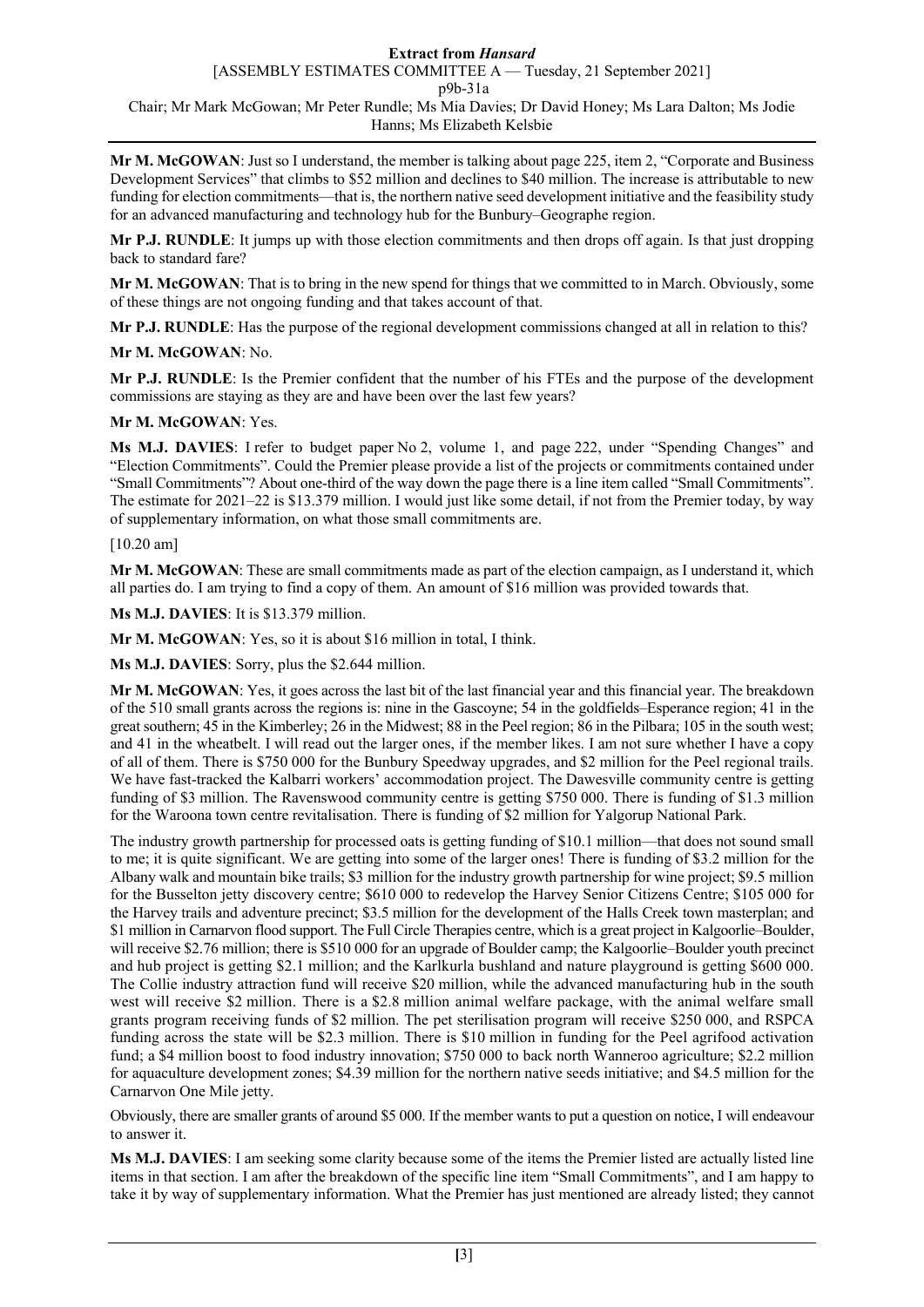be within the line item for "Small Commitments", because they have their own line item. I am after supplementary information to break down the "Small Commitments" line item at page 222 of the *Budget statements*.

**Mr M. McGOWAN**: I am not aware of the protocols around this. I ask the member to ask a question on notice and I will endeavour to answer it.

**Ms M.J. DAVIES**: Is the Premier unable to provide a breakdown by way of supplementary information of the "Small Commitments" line item, listed to the tune of \$16 million?

**Mr M. McGOWAN**: I just asked the Leader of the Opposition to put a question on notice and we will endeavour to answer it.

**Dr D.J. HONEY**: I refer to page 223 of budget paper No 2, volume 1, and the heading "Significant Issues Impacting the Agency". I refer to the commentary in paragraph 4 in relation to COVID-19, and in particular the impact on regional workers. Does the Premier have any estimate of the likely shortfall in regional workers in Western Australia this year?

**Mr M. McGOWAN**: That is a good question. Obviously, it is an issue, and it has had various impacts at various points in time, particularly because we have lost a lot of the backpacker workforce that is normally here. A lot of them have returned home, although some are still here. We have secured 1 500 low-risk Pacific Islander workers. I may have said this in Parliament the other day; I have seen some media reports that we have 50, which is obviously wrong. We have had 1 500 Pacific Islander workers come in. They have been quarantined at one of our hotels in the city—I am trying to remember which one. We took one of the hotels away from Australians returning for various reasons, and are using it for Pacific Islander workers. The number of 1 500 is terrific, and further flights are scheduled for September and October. Those workers are predominantly for horticulture, but not exclusively. Some workers have gone down as far as the great southern. The reason they are low risk is that there is no COVID in Tonga or Vanuatu, which is a miracle. That is the position at this point in time. We still make the workers quarantine, and then they go out into the regions. They are great workers and they do a terrific job.

In terms of the other elements of the workforce, it is difficult to resolve this. The commonwealth has thus far refused to stand up a commonwealth facility to quarantine the skilled harvest workers from Denmark, Sweden or wherever they come from, so we have not had that opportunity. We do not want to use the places in our hotels that are reserved for returning Australians, for obvious reasons. There is pressure to return Australians home; although, I must say, I wish some people would stop going overseas because it would then reduce the pressure. That would assist with things. We have not had any other opportunities for anywhere else. We have indicated to the commonwealth that we are happy to work with it on one of its facilities. The commonwealth has just shown no inclination to do that—it just does not want to. As I have said numerous times, under the Constitution, which, as Dennis Denuto said, is the highest law in the land, quarantine is its responsibility. Unfortunately, it just does not want to take that responsibility, so therein is the problem.

We have the Work and Wander Out Yonder campaign. We know that farmers are very resilient and farming communities chip in. We know that people go to the regions for these roles, particularly upon finishing year 12 and during university holidays and those sorts of things. Last year, our grains farmers made it work. We just need everyone to chip in and help. As I said the other day, one of my sons and his friends are going out there to do it. I hope that many people take that opportunity to go and help our farmers over this period.

[10.30 am]

**Mr P.J. RUNDLE**: Can the Premier give a breakdown of how much has been spent on the three different schemes that were mentioned—the seasonal worker program, the Pacific labour scheme and the regional travel and accommodation support scheme?

**Mr M. McGOWAN**: For the regional travel and accommodation support scheme, we have committed \$3 million. Over 1 400 applications have been approved and close to \$1.9 million has been granted as part of that scheme. The new round of that scheme has also had another \$1 million attached to it. The Work and Wander Out Yonder campaign has had \$1.66 million allocated to it. I do not have a cost for the seasonal worker program in the hotels, but bear in mind that our hotels and quarantine arrangements have cost a lot of money and the states pick up that bill even though it is not our responsibility.

**Mr P.J. RUNDLE**: The Premier just mentioned the commonwealth scenario for quarantine et cetera. Obviously, for seasonal and skilled workers coming in, we have spoken before about Bladin Village. Has the department spent any money on that project or put up a proposition for it?

**Mr M. McGOWAN**: We have not spent any money on logistics or on the Bladin Village option. I understand that there has been lots of talk about Bladin Village but nothing really has come of it. It is actually in the Northern Territory and outside our control. I understand there are also other calls to use it for returning members of the Defence Force and for people from Afghanistan and things like that. As I understand it, it has not amounted to much at this point.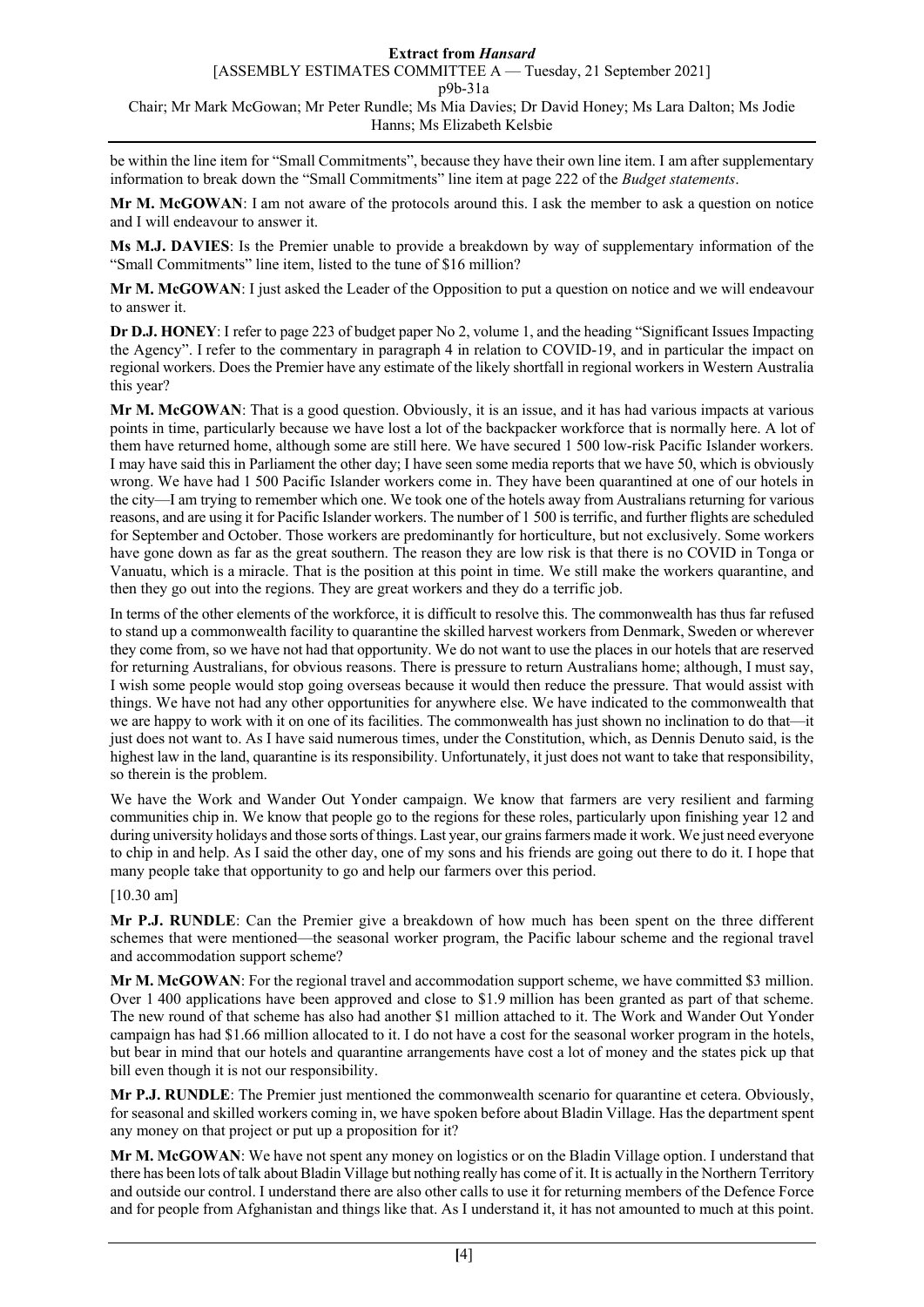I know that the state government of Western Australia seems to get criticised for the fact we have not set up an accommodation village in the Northern Territory for people coming from overseas, which is the commonwealth's responsibility. I think it is a long bow.

**Dr D.J. HONEY**: My understanding is that, at national cabinet in September 2020, all states agreed that they would access the 25 000 visa-ready workers who had been identified in Pacific Islands with low or no cases of COVID. I understand that each state agreed that it would fund its own quarantine program and all the other states have done that, including Victoria, which accessed the program as late as March this year. Why is Western Australia the stand-out in not accessing that additional source of workers coming into the state and funding it as the other states are?

# **Mr M. McGOWAN**: We are.

**Dr D.J. HONEY**: The Premier indicated that 1 500 workers have come over and that there will be flights in September and October. How many additional workers does the Premier anticipate we will bring into the state in that program?

**Mr M. McGOWAN**: We estimate it will be 160 per flight.

**Dr D.J. HONEY**: That is an additional 320 workers. Has the department made any estimate of the likely shortfall of seasonal workers, especially given unemployment is so low in the state?

**Mr M. McGOWAN**: The way it works is that we have accessed workers from Tonga and Vanuatu. As I said before, they are extremely hardworking and they do roles that, once upon a time, people in Australia wanted to do, but these days not so much. That is why we need them to do that work, particularly in horticulture. As I said, some of those workers are going as far as the great southern. That is the situation. Some of the shortfall is in people who might, apparently, need more technical skills to operate a tractor, harvester, header or whatever it might be. The view is that some of them would normally come out of Denmark, of all places. It is very difficult for us to access those people because it is a COVID-positive country and we would be displacing returning Australians. As I said, a lot of returning Australians are people who went overseas, so that is the nuance there, which is somewhat annoying. That reduces our capacity to bring in people from those places. On the total number needed and the potential shortfalls, I will let Mr Addis allocate that answer.

**Mr R. Addis**: Mr Binning is directly responsible for this area of the department's work, so I might ask him to respond.

**Mr M. McGOWAN**: Mr Binning, thank you.

**Mr C. Binning**: In the horticultural sector, demand rises in April through till a peak in November–December from about 2 000 workers to about 8 000 workers. The Pacific Island program has been made available and widely advertised and I think we are satisfied that we are meeting the current demand from that sector for Pacific Island workers. They are required to meet the costs of transport—a \$2 500 contribution per worker—and they will make their own business decisions about whether that is the best source of labour or not. We believe that demand is looking like it will peak in about October for that program and probably taper off in the run-up to Christmas. For the cropping sector, the advice is that seasonal workers appear to have been filled through the supply chains. Co-operative Bulk Handling and other grain holders have been able to access sufficient labour. There is still a key concern within the grains industry about heavy machine operators, truck drivers et cetera. As the Premier indicated, there has been no mechanism available to bring those skilled workers into the country.

**Dr D.J. HONEY**: I have a further question on item 4 on page 223, and also item 1 and the comment about the importance of the grains industry. Co-operative Bulk Handling is forecasting a crop of over 20 million tonnes. The average is about 14 million tonnes. In my discussions with CBH, I was told that it would have to move about two million tonnes per month to port to take advantage of the seasonal bonus that it gets from being able to deliver when the Northern Hemisphere cannot. I have heard CBH express concerns that, in fact, there could be problems with insufficient truck drivers and even train drivers to deliver the grain to port. Is the department aware that there will be a restriction or are we likely to see the two million tonne per month target achieved? Does the Premier think there is an issue with the labour shortage?

# [10.40 am]

**Mr M. McGOWAN**: I will just give a broad answer and then ask Mr Binning to say something further. It is, hopefully, going to be a record harvest. When I was recently in the wheatbelt in a range of locations, farmers were very, very positive about what is going on. But, obviously, we do have this problem with having enough people because the supply of overseas skilled people is not there. As I said earlier, generally, farmers make things work on their farms. They work longer hours, get people from town and attract people from the city to generally make things work. It is not an easy problem to solve and we do not have the ready supply of labour out of New South Wales and Victoria—not that I think we would have got much anyway. The overseas labour is the real problem, but I do not have an easy answer on that because there is no easy answer. I will ask Mr Binning to add any further comments.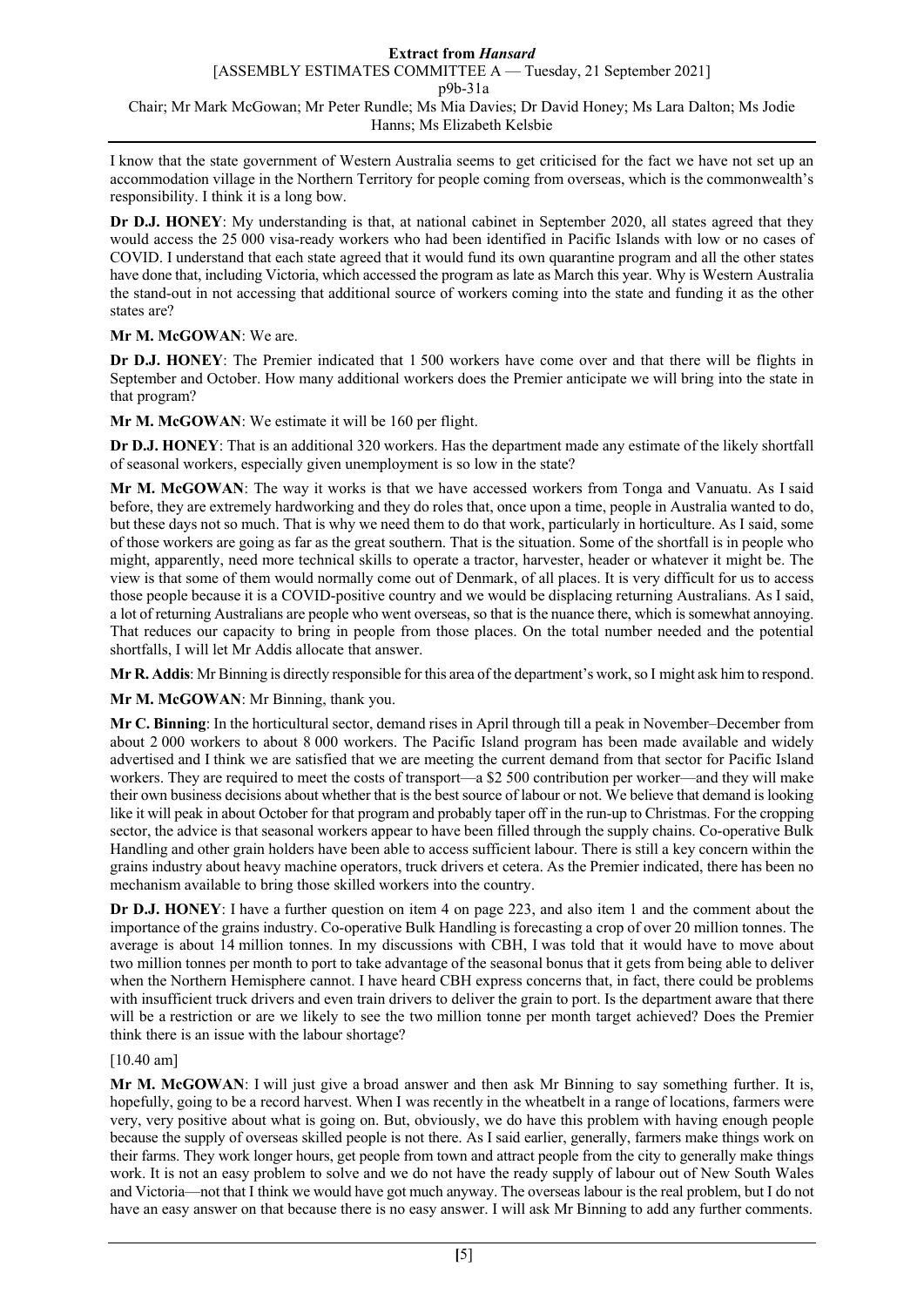**Mr C. Binning**: We are optimistic about the harvest. There are a number of risks. Mice and locusts have been present in recent weeks. There have been frosts. The latest estimate from the Grain Industry Association of Western Australia has tempered the figure to a little under 20 million tonnes. I will speak to the issues with the supply chain. In net terms, that means that the harvest may take a little longer. Industry is looking toward strategies to maximise the amount of direct shipping, with the harvest going directly to the boat and not being put down along the way. If the industry can achieve that, it will take a fair bit of strain off the supply chain. Industry is also looking to move the carry, which is the grain still held in stock, to areas that are less likely to be put under pressure during the harvest, and to open additional bins. All that said, there still remain concerns, particularly around trucking, as the member mentioned, and ensuring that the rail network can keep pace. It would be fair to say that with a record harvest, the supply chain will be stretched. It would be fair to say that farmers accessing local labour will be stretched. It is going to be a challenging harvest, but all the intelligence from industry is that it is as prepared as it can be in the circumstances that are presented.

**Mr P.J. RUNDLE**: The Premier's adviser just mentioned supply chain issues. Is the Premier aware that a massive amount of farm machinery and equipment is being held up at Fremantle port that will potentially jeopardise farmers getting harvesters, parts and the like on-farm to help with the harvest?

**Mr M. McGOWAN**: Which line item in the budget papers did the member refer to?

**Mr P.J. RUNDLE**: That was a further question in relation to supply chain and paragraph 4 on page 223. It relates to paragraph 1 as well and key drivers of the state's economy.

**Mr M. McGOWAN**: I will ask the director general. I have not heard of that before, but, as the member knows, the stevedoring companies are companies and therefore come under the commonwealth industrial relations system.

**Ms M.J. DAVIES**: I have a further question in relation to paragraph 4 on page 223 of budget paper No 2 regarding seasonal workers. So that I am clear in my head, can I get information on the Bladin Village proposal? I understand that the commonwealth has indicated that there is capacity in a quarantine facility, albeit in the Northern Territory, and that if the state, along with industry, was prepared to provide funding to utilise it, it would be open to bring in workers from the more challenging countries like Denmark and the United Kingdom in the Northern Hemisphere. The process for making this happen is that the Premier, with the endorsement of the Chief Health Officer, would put to national cabinet a proposal, including the resourcing the state is prepared to allocate. Why has this not been explored or delivered to this point, given that there is a reluctance by the state government to look at alternatives in Western Australia? Why is the government not looking to utilise that opportunity in the Northern Territory to bring in those workers who will be needed in a very short time?

**Mr M. McGOWAN**: We do not control it. It is in the Northern Territory; it is not under our control. When the Leader of the Opposition says that we in Western Australia are reluctant, we currently run five, six or seven hotels that were never designed for the purpose to bring in people. We said to the commonwealth, "You have Yongah Hill, Exmouth, Derby and Christmas Island that are within Western Australia or a Western Australian territory, if you like, in the case of Christmas Island, that we are happy for you to use." We have made available our support to operate a quarantine facility at Bullsbrook once the commonwealth has built it. But we do not control Bladin Village. Bladin Village seems to have mythical status among some people. I have never been there, I have never seen it and I do not know what is there. It is really a matter for the commonwealth, if it wants to, to set it up and make it available for bringing in agricultural workers or whomever it might be from overseas.

If we are talking about places that are doing the heavy lifting, as it currently stands, the Northern Territory, with Howard Springs, does more than anywhere else in terms of bringing in people. I do not think it has received credit for that. I remember the New South Wales government was always carrying on that it was doing the heavy lifting; well, we have seen where that has gotten us. New South Wales was always carrying on about that, but the Northern Territory has done above and beyond the call of duty. If the commonwealth wants to set up Bladin Village if it is secure and available and so forth—it is really a matter for the commonwealth.

**Ms M.J. DAVIES**: Have there been any discussions within the state government or the department on Bladin Village or has the government ruled it out as an option ahead of this year's harvest?

**Mr M. McGOWAN**: We went to the federal Minister for Agriculture and Northern Australia to seek his support to utilise a commonwealth facility like Christmas Island to quarantine skilled harvest workers from northern Europe that is available—and we did some consultation with the commonwealth on Bladin Village and whatever else is out there. If the commonwealth wants to set it up, it can. It is really a matter for the commonwealth. I know that everyone is saying that the Western Australian government should set up a facility in the Northern Territory, but I cannot understand how people do not get that that is not our jurisdiction. We do not control it and we do not control who comes in from overseas. It is not within our control.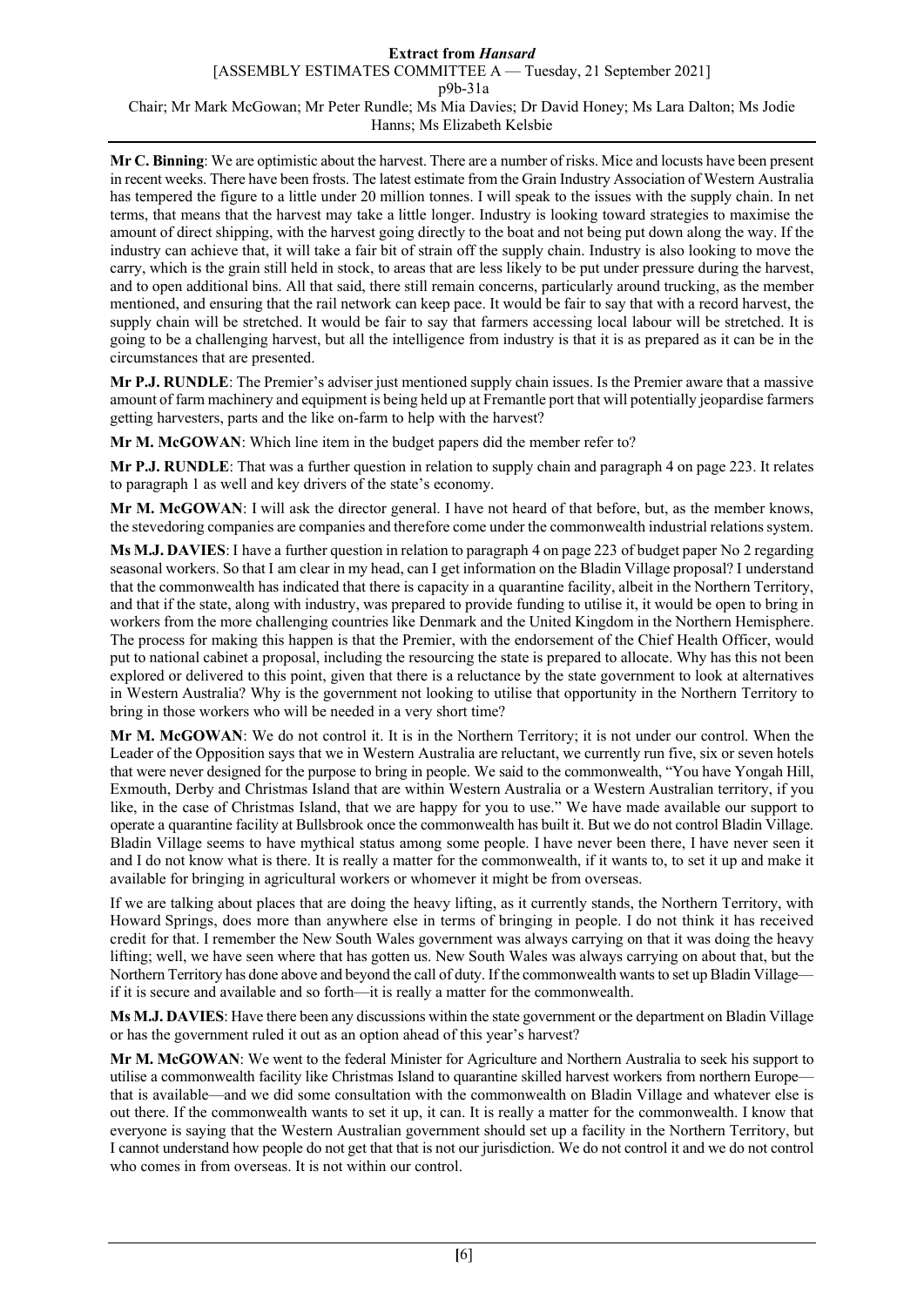**Ms M.J. DAVIES**: The Premier raised the queries that were made. I am just trying to understand whether any work is ongoing within the department on Bladin Village or whether it has been ruled out as an option for the state ahead of this year's harvest?

**Mr M. McGOWAN**: We continue to work with the commonwealth government on these matters, on what is available. As I said to the Leader of the Opposition before, Minister Littleproud—an old expression from when I was in the Navy—sloped his shoulders and just let it fall off. If there was a will, the commonwealth could certainly do it. The commonwealth controls international borders and gives visas to people to come in. It is nothing within our control.

**Dr D.J. HONEY**: To be clear, if Bladin Village were available to bring in workers from other countries and all it required was that the Western Australian government paid for the operation of that service at Bladin Village, would the government avail itself of it?

**Mr M. McGOWAN**: What—so we pay for people to come in? It would depend on costs and what the arrangements were and those sorts of things. There are various quotes around; some of them are around \$20 million to do it. I think it has a long way to go. It really needs the commonwealth to use Border Force and its agricultural agencies to put in place a facility, if it wishes to. It would also depend on what the cost was. We do not have an open chequebook.

## [10.50 am]

**Dr D.J. HONEY**: My understanding is that every other state has availed itself of the option of bringing in additional workers through a facility that the states would fund themselves. I am wondering why it appears that Western Australia is simply refusing to do what every other state in Australia has done.

**Mr M. McGOWAN**: The member's information is incorrect. No other state is bringing in European workers. The only workers being brought in are from Tonga and Vanuatu, and we are taking our share of those.

# **Dr D.J. HONEY**: A small number.

**Mr M. McGOWAN**: Let me explain. We have taken 1 500 into hotel quarantine and quarantined them successfully before sending them out to work. As I said to the member before, a new planeload is coming. There is not an endless supply. I think we used to take people from East Timor and other parts of Indonesia, but we cannot do that at the moment because they are rife with COVID. I realise that probably one in 50 Western Australians would say, "Just take the risk", but I am pretty sure that 49 out of 50 Western Australians would say, "Don't take the risk, because we are in a very good position and we want to stay that way."

**Mr P.J. RUNDLE**: I have a further question on the supply chain issue. I want to confirm for the record that the Premier is unaware of the Mexican stand-off between the Maritime Union of Australia and Qube Ports, which is threatening the transportation of farm equipment from the port to farms for this year's harvest. There are many harvesters and machinery parts sitting at the port that might not arrive at the farms in time for the harvest.

**Mr M. McGOWAN**: I did not say that. I said that I was unaware of farm equipment. I am aware that there is a dispute. I was unaware that farm equipment was caught up in it. That is the exact point I made. As I will repeat to the member, in 2005 or 2006, the then federal Liberal–National government took all responsibility for industrial relations for corporations. The Howard government moved that responsibility to the commonwealth. All responsibility for industrial relations for corporations is under the control of the commonwealth government. The state has no role. The stevedores are corporations, which is under the federal IR system. We have no role whatsoever.

**Ms M.J. DAVIES**: I refer to note 2.2.8 of the asset investment program on page 231 of budget paper No 2. This is the project definition plan for the department's new metropolitan facility. Could the Premier please advise what the time frame for this project is and what other funding is allocated in the budget for it to be delivered?

**Mr M. McGOWAN**: I will let Mr Addis explain.

**Mr R. Addis**: The \$1 million referenced in that item relates to the detailed design work required for, essentially, the proposed new science and biosecurity diagnostics facility to replace the very aged and dysfunctional facilities at the existing Kensington site. In addition, over the last 15 or so months, the government has invested roughly \$20 million in two things: fixing up the existing facilities and some temporary facilities to essentially bridge that development time frame, and investing in a shift of about 450 staff, net, from the South Perth facility to the new offices at Nash Street on the edge of the CBD.

**Ms M.J. DAVIES**: My understanding is that the move of the staff to Nash Street involves a 10-year lease. Is it going to take us 10 years to build the new facility? What will happen to those staff when the facility is there? Is it just another government asset that we have signed up to?

**Mr M. McGOWAN**: From what I understand, \$1 million is for planning and there is a new building for office space that will be leased in the city, and that came about, I think, because there was some water damage when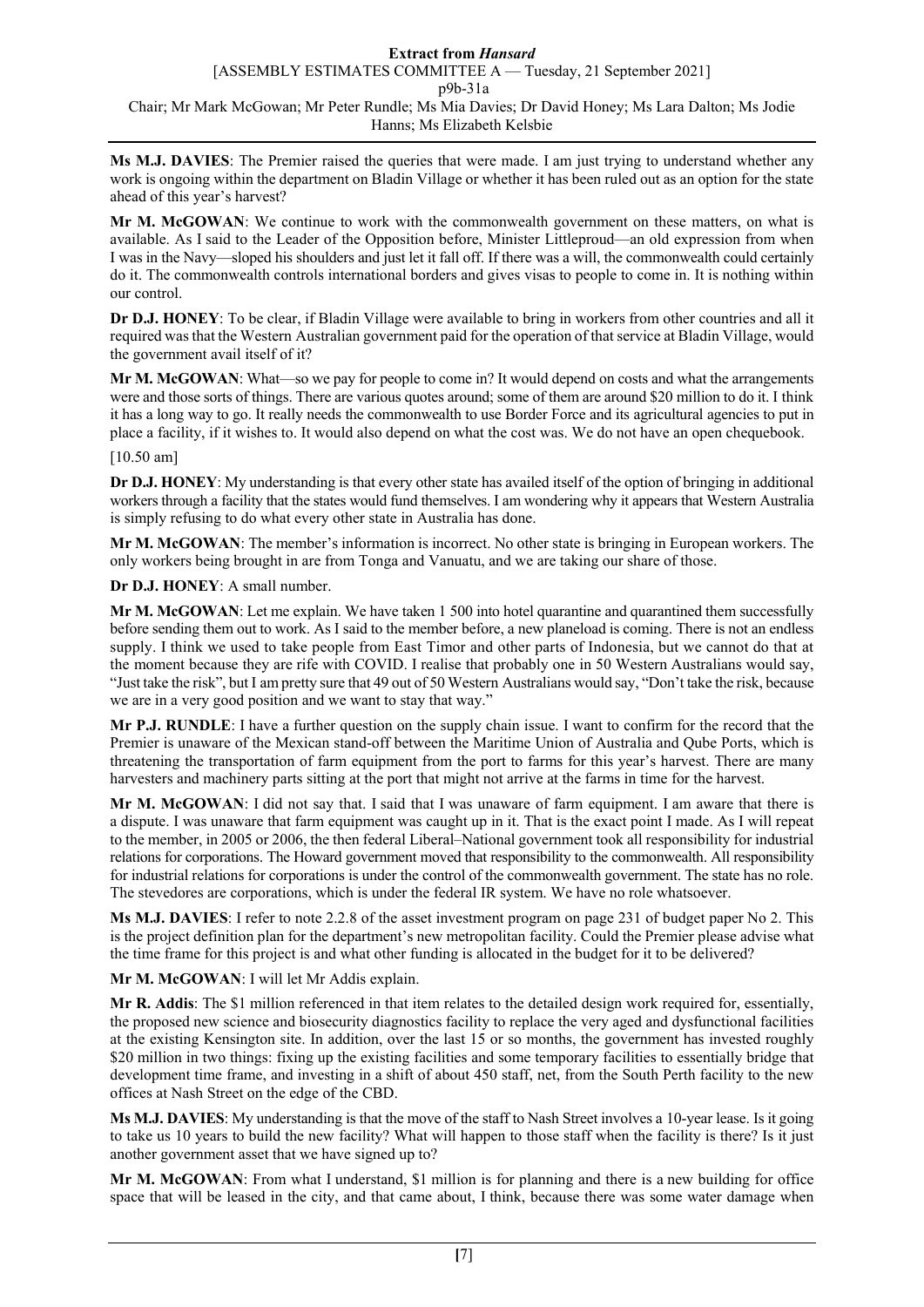there was a storm last year or the year before. This has been an issue for decades. I realise that people will try to pretend it is a new thing and that somehow it is this government's fault, but it has been an issue for decades that no government has dealt with. We have provided new office space for staff in the city and we have set aside \$1 million for the planning for the new science and diagnostic facilities, but that is a decision for a future budget.

**Ms M.J. DAVIES**: So there is no funding in the budget to build the new facility but we have a 10-year lease for the staff who have moved out of the current facilities.

**Mr M. McGOWAN**: The member is correct that there is a 10-year lease for the office, which I think the staff would be happy with because it is a much better premises than they were in before; it is a significant improvement for the departmental staff. There is \$1 million for planning in the budget but there is not a budget to build the science and diagnostic facilities. I think that is \$1 million more than was there before.

**Ms M.J. DAVIES**: Just so that I am clear, Premier, is the \$1 million being spent on planning for the science labs and is not to house those who have been moved into the metropolitan area under the 10-year lease? Is that correct?

**Mr M. McGOWAN**: Correct.

**Ms M.J. DAVIES**: Is it the intent that the people who have moved into the office with the 10-year lease at Nash Street will be there for 10 years?

**Mr M. McGOWAN**: That is the current plan, because there is a lease for 10 years. Obviously, sometimes things change, such as when there is a better lease somewhere else or maybe in the future a property will be built, but that is the existing plan.

**Ms M.J. DAVIES**: I understand the rationale for having to do this now, because the building was not fit for purpose, but the government also decided to create big departments to create efficiencies. Is there a risk that having the city lease for 10 years and building the new facility will spread the staff across different footprints? Will the government lose the efficiencies that it said it was trying to achieve?

**Mr M. McGOWAN**: This is actually allowing for greater co-location. Until the new facility was leased, there were three sites. The department is working towards putting people together in the leased site.

**Ms M.J. DAVIES**: Did the government consider maintaining a smaller footprint in the Perth metropolitan area and decentralising the department, given that the key business of the department is managing services, infrastructure and projects in regional WA?

**Mr M. McGOWAN**: Over time, that will increase in the regions. Currently, 35 to 38 per cent of the staff are based in the regions. Over time, that figure will increase.

**Ms M.J. DAVIES**: Just on that point, will that be done by shifting out the staff who are currently in the metropolitan area or by increasing the total number of employees across the entire department?

[11.00 am]

**Mr M. McGOWAN**: It would be done over time by new roles being regionally based. The Leader of the Opposition was in government for eight and a half years, and that government did not move the department to the regions. These are difficult things to do. If we attempted to do this, we would lose a lot of staff, and we would also have people who, particularly in the modern age, want to work from home rather than go to the new location. I think these are issues that we will increasingly grapple with. Increasingly, in all sectors of the economy, people are working from home. I actually think it is better that people go into the workplace. We have to make sure that it is attractive for people to go to work. Over the COVID period, lots of people have worked from home all over the state and the country. Some businesspeople are still working from home. International businesses still require many of their employees to work from home because there is COVID in New York, for goodness sake! We want to make sure that people go to work. As I understand it, the office in the city is a much more attractive work environment than the old office. We are bringing people together from across locations in the city into the one co-located work environment, and well over a third of the staff are currently based in the regions, which is an increase from when we came into government.

**Ms M.J. DAVIES**: This question is not on that line item but is relating to what the Premier has just said. I note that the ninth point on page 223 goes to what the Premier has just said—that the department is progressing a strategy to grow its presence in regional WA. Can the Premier explain: Is there a formal strategy? Is there a document that the Premier can advise us of? Are there targets? How are we measuring this? Over what time frame is this being rolled out? It is the last sentence of the ninth point on page 223, Premier.

**Mr M. McGOWAN**: Yes. The metro staff have been co-located into modern offices following the flood damage at Kensington. I think that was a total cost of \$26 million. No doubt, that is a better work environment for the staff.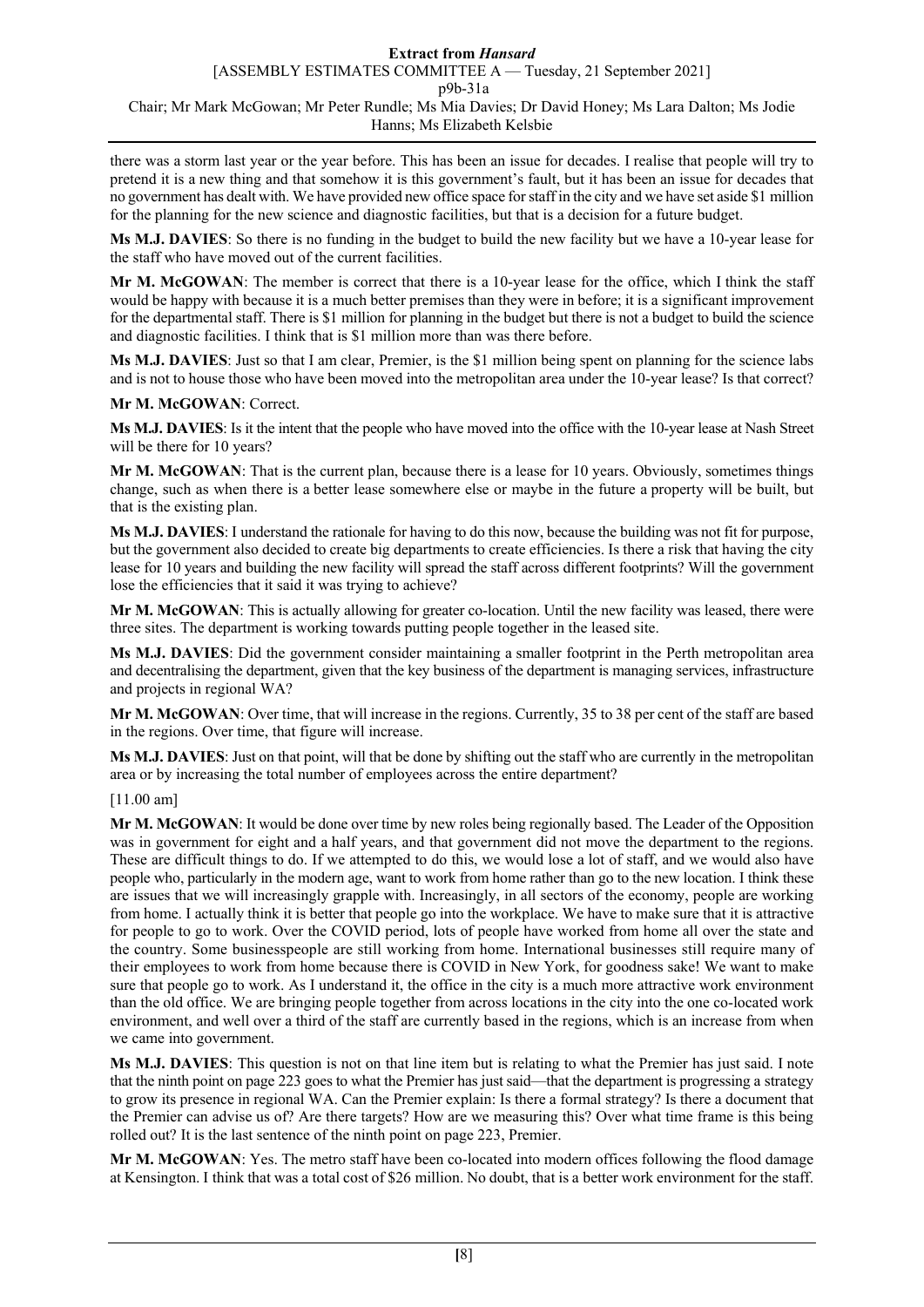The department wants to progressively grow its presence in regional WA; that is an ongoing process. Obviously, it takes time. As we employ new people, we will seek to employ more in regional WA. I will let Mr Addis comment.

**Mr R. Addis**: Thank you, Premier. There is no explicit public-facing plan. Since we commenced this new department, we have pushed where we can to create new positions in regional bases. I think that through Mr O'Connell's part of the business, we have about 27 new positions in investment management, agribusiness, food and trade and the like based in places such as Broome, Bunbury and Albany, which has been positive, but there are always net ups and downs. It is very much a progressive process whereby we look for opportunities to put new roles in regional WA and attract people to move from the city to the regions rather than a sort of big-bang approach.

[Ms A.E. Kent took the chair.]

**Ms M.J. DAVIES**: I refer to the line at the end of the ninth point that states —

The Department is also progressing a strategy to grow its presence in regional Western Australia.

Is that a slight overstatement? If the Premier cannot provide me with a document or measurements, how can we measure whether the department is actually achieving this statement in the budget across the forward estimates?

**Mr M. McGOWAN**: I will let Mr Addis comment.

**Mr R. Addis**: Thank you. We see this as a normal part of our ongoing workforce strategy rather than an explicit, separate thing. I think that we will make steady progress against that across this term of government and beyond. In our view, it is not necessarily useful for us to make a big song and dance about that, rather, to get on and make sure that we are doing it.

**Ms M.J. DAVIES**: With the greatest of respect, if there is not a target or anything to measure against, the department can make statements like this and then nobody can be held to account on that front. We are sitting here looking at what the department says it is going to do over the next four years. I would be enormously supportive of that strategy, but I would like to understand exactly how the department is going to pursue that and what targets it is setting so that when it makes employment decisions, it is working towards some trigger or strategy to achieve that outcome.

**Mr M. McGOWAN**: Over time, as the department employs more people, it will look to preference people in the regions if that is possible, and I think that is a good thing. I recall that the last government set up the Department of Regional Development at one40william, so I do not think the opposition has a great track record on putting people in regional WA.

**Ms M.J. DAVIES**: I note the Premier's answer, but there is a specific line in the budget that says that the department is progressing a strategy to grow its presence in regional WA. I do not think it is unreasonable for us to ask what that strategy is, where it is defined and how we can measure whether the department will achieve that over the forward estimates.

**Mr M. McGOWAN**: The department will continue to do that in its employment practices, but it is a progressive thing. As the director general said, a big-bang strategy such as moving an entire agency to the regions, as attractive as it sounds, often results in mass loss of employees and, increasingly, people working from home. That is not the outcome we want to achieve. As we can, we will employ more people in regional WA. I repeat: I recall that the previous government moved the Department of Regional Development to one40william. I cannot think of a location further from regional WA.

**Ms M.J. DAVIES**: Probably Nash Street.

**Mr M. McGOWAN**: No; Nash Street is closer.

**Ms M.J. DAVIES**: We can rule out the big-bang strategy, but we do not have a specific strategy for workforce numbers and targets. Just so that I am absolutely clear, is there any document within the department that directs or targets the number of people needed to grow its presence in regional WA that we as the opposition can look to across the forward estimates?

**Mr M. McGOWAN**: It is a progressive strategy. It is not a written-down policy, if you like, but it is a progressive strategy to employ more people in regional WA.

**Mr P.J. RUNDLE**: I hear what the Leader of the Opposition is saying, and we would certainly support that regional strategy. There is a co-location of agriculture and development commission staff in places like Katanning. Despite that, there is that line about growing that regional presence. Does the Premier have any plans for something like that facility that could really regenerate staff throughout regional WA?

**Mr M. McGOWAN**: The advice I have is that around 35 people are working in Katanning in the department and the research station in town, which sounds like a terrific thing for Katanning. As to creating another facility, as I recall, there are similar sorts of facilities in Carnarvon, Kununurra and Albany. Various towns have these sorts of facilities. Bunbury has a significant office. Progressively, these things expand. We also have to keep staff. For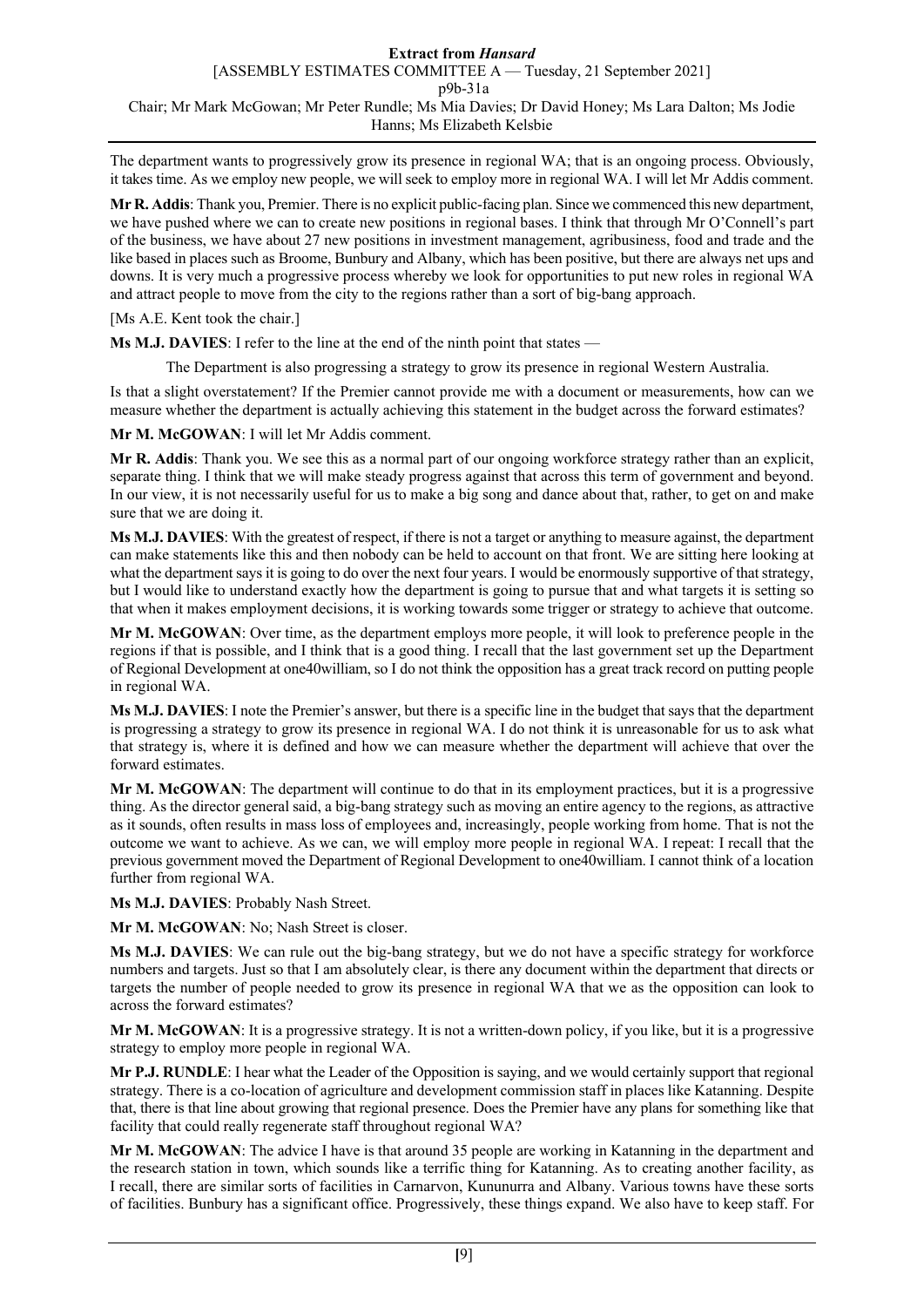instance, in the scientific world, staff might want to be close to universities because they have roles that involve them interacting with universities. That is why it is easy to say that we will move all staff to Katanning or Wagin or Broome or somewhere, but it is not so easy to achieve, because we have to keep our staff. That is always the challenge. There is huge attrition when these things are moved out of the CBD. Even if the offices are moved to suburban areas outside the CBD, there is huge attrition, which is a problem for DGs and for service delivery.

#### [11.10 am]

**Dr D.J. HONEY**: I refer to page 223 of volume 1 of budget paper No 2. Item 6 refers to world-leading research and development. There is what appears to be an abandoned research station on the corner of Abercrombie Road and Anketell Road in Kwinana. There is a significant block of land between Thomas Road and Anketell Road. Is that intended to be retained as an asset of the department or is that asset being sold and developed?

**Mr M. McGOWAN**: I do not know the answer to this.

**Dr D.J. HONEY**: I did not think the Premier would.

**Mr M. McGOWAN**: I did not know it was there, so I will ask Mr Binning to comment.

**Mr C. Binning**: I think the property the member is referring to is the Medina property. That is being decommissioned from agricultural R&D purposes and is considered surplus to our current R&D requirements. We have research stations across the state from Esperance, out of Albany, through Katanning and right up through to Kununurra. We have an active research program and active staffing profile in the regions and are looking to further reinvigorate that. The Medina property is the subject of ongoing discussions within government around its highest and best use and will be retained by our department until that conversation is completed.

**Ms M.J. DAVIES**: I refer to page 226 of volume 1 of budget paper No 2. The first service is the regional industry and community development investment facilitation. In the explanation of significant movements, note 1 says —

The decrease from the 2020–21 Budget to the 2020–21 Estimated Actual of \$68.3 million is mainly attributable to delays in the delivery of programs such as the Regional Economic Development Grants …

There are also a number of other programs listed there. I am specifically interested in the RED grants. Can the Premier advise what the delays have been in relation to the RED grants?

**Mr M. McGOWAN**: The advice I have is that there was a slowdown last financial year, I suspect because of the state election, as a lot of those things are suspended during an election process. Therefore, they have been pushed into this financial year to undertake them, but there is no reduction in the overall scale. It is just that sometimes particular elections delay everything because of the caretaker arrangements.

**Ms M.J. DAVIES**: When I am talking about delays, I am trying to understand the delays in the delivery. Is it to do with providing funding to the applicant or is the acquittal of the funding being delayed? Can the Premier explain to me what has happened?

**Mr M. McGOWAN**: Some of it was state election related and some of it was COVID related. Obviously, we had lockdowns and people did not go to work, and some suppliers were unable to deliver during the COVID period. Now we have the hottest economy probably of anywhere in the world, so that adds to delays. That is what it is. There is no reduction in the overall amount of money. All those things, particularly the state election, are outside of the government's control.

**Ms M.J. DAVIES**: Are any of the funded projects that have been delayed not attributable to the state election or COVID-related issues?

**Mr M. McGOWAN**: No-one has advised me that there is anything other than state election and COVID-related delays.

**Ms M.J. DAVIES**: This is a new question about the RED grants, but it relates to page 221 of budget paper No 3. It shows that the total amount for the program is \$27.5 million across the forward estimates. Sorry, Premier; I will leave that one. It is about the regional development leverage unit. I will come back to that.

**Mr P.J. RUNDLE**: Further to page 226, are there any plans to expand the regional economic development grants or to create related programs, such as the previously existing community chest fund?

**Mr M. McGOWAN**: The advice I have is that more than \$20.7 million has been allocated to 222 projects across nine regions from rounds 1 to 3 of the regional economic development grants program. The projects funded are expected to generate \$83.5 million in cash co-contributions and an estimated 2 567 jobs in areas such as agriculture, mining, manufacturing, infrastructure, tourism and professional skills. Round 4 is open from 27 August and \$4.5 million in grants is available. I think the program is the brainchild of the Minister for Regional Development, who looks for opportunities. They do not necessarily have to be multibillion-dollar opportunities; they can be relatively small opportunities that make a big difference, particularly in a smaller town. When the member asks whether it is being expanded, yes, \$4.5 million in grants is available right now.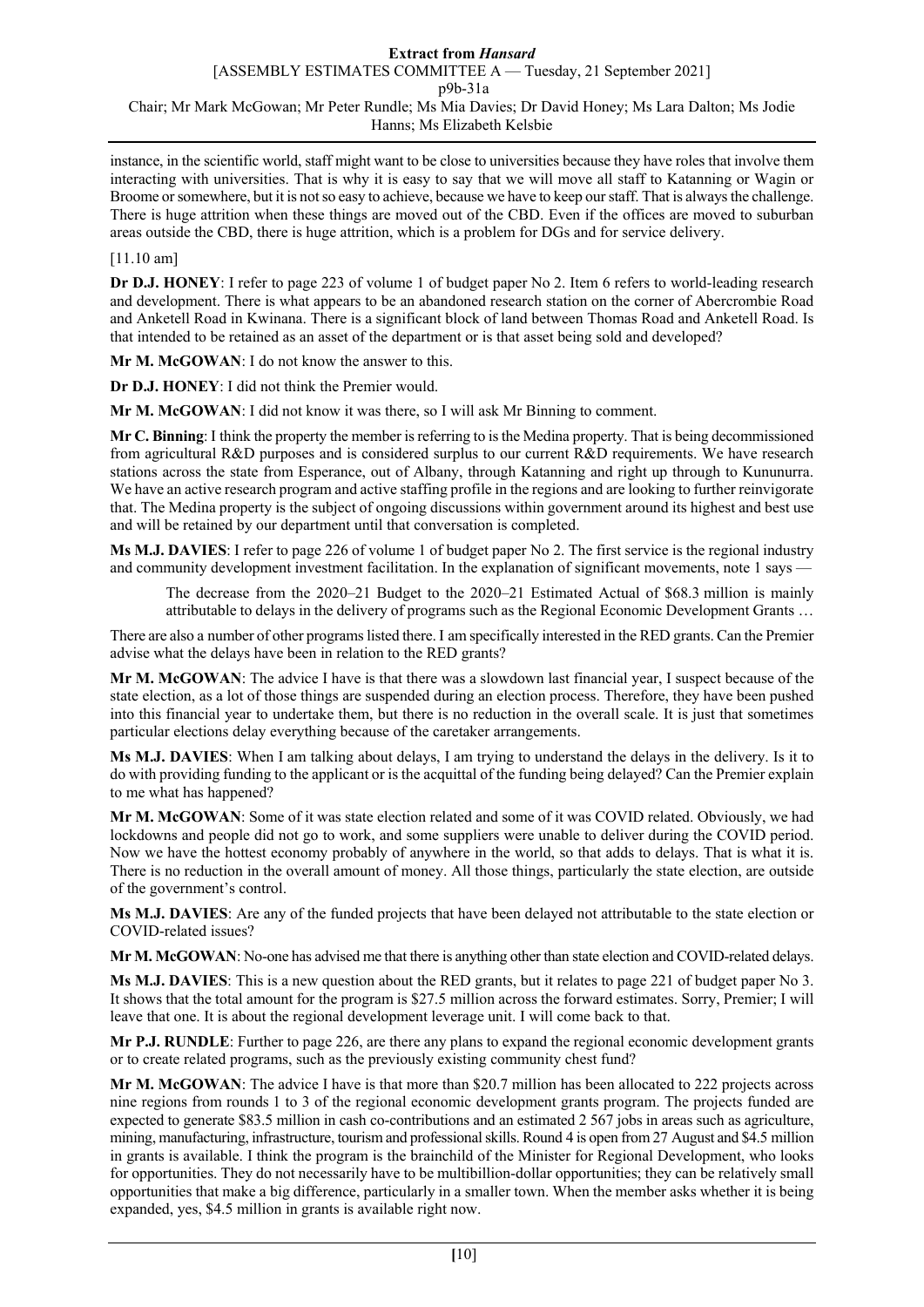**Mr P.J. RUNDLE**: The Premier referred to his minister. Does he have any concerns about some of these grants being given to private companies and businesses rather than the not-for-profit sector and so forth?

**Mr M. McGOWAN**: The title is regional economic development grants, so they are designed for promoting or leveraging business or economic opportunities. By definition, not-for-profit organisations do not do that. This is the main focus. I have seen some of them and, as I said, there are hundreds of them. Sometimes they will be for a hospitality facility in a small town. I was looking at one recently. It may not have been under this scheme, but it was a similar project for a hotel in Collie to create a function centre so that it could hold conventions and conferences and people could stay in Collie if they were going to one of the new developments, and to leverage the opportunity that that presents in that town. Obviously, we do not do these sorts of things in the city; this is specifically a regional project. Sometimes attracting capital to smaller towns is tricky and difficult and requires a bit of assistance and the opportunity to leverage results in economic outcomes far in excess of the investment that is put in.

**Mr P.J. RUNDLE**: Can the Premier clarify for me who is responsible within the minister's office or the Department of Primary Industries and Regional Development for monitoring whether a grant recipient meets the requirements of the grant?

[11.20 am]

**Mr M. McGOWAN**: Recommendations for each region are endorsed by each regional development commission board and submitted to the Minister for Regional Development for final approval. An audit process goes on for each of them, and it can also occur within the department.

**Ms M.J. DAVIES**: I have found the reference I was talking about in relation to regional economic development grants in budget paper No 3. It is on page 221 and my question is about the cashflowing of those grants across the forward estimates. I note that there is \$5 million in each year from 2022–23 to 2024–25, but in this year, 2021–22, there is \$12.5 million. That is more than double the amount that is allocated across the forward estimates each year. Could the minister explain that anomaly? It is in the royalties for regions expenditure, so we can see it cashflowed across the forward estimates.

**Mr M. McGOWAN**: The 2021–22 budget estimate is so high because it is carried forward from the last three rounds that have not been expensed as yet. Obviously, there is \$5 million for each year across the forwards.

**Ms M.J. DAVIES**: Sorry; why has it been carried forward?

**Mr M. McGOWAN**: It reflects carry-forwards that have not been expensed as yet, if that is the right word. They are accumulated carry-forwards. Sometimes it takes time. Someone will receive a grant but they are not ready. Maybe I will let someone else explain. I will hand over to Mr Addis.

**Mr R. Addis**: The previous three rounds have been held over the past couple of years, with the third round in the first half of this year, from memory. They all roll through and get expenditure delivered to the grantees progressively. Some happen really quickly; some happen more slowly. This reflects what has not yet been expended to the grantees, but I think we are pretty satisfied that they are working through the overall program pretty well. The commissions and the department work pretty closely with the grantees to make sure that things are on track and we monitor it very closely.

**Ms M.J. DAVIES**: Does the \$12.5 million go back to the point the Premier was making before about delays in the budget? Is that what has happened? It was not a big cash splash before the state election, for example.

**Mr R. Addis**: The rounds have been broadly consistent over time. There has not really been any wild variation in the rounds at any point in time. It is just an accumulation of programs that have been launched, been responded to and had grant offers made, but the projects have not been completed and, therefore, expenditure has not flowed through.

**Ms M.J. DAVIES**: Is it possible to get a list of those projects that are delayed? I am happy to take it as supplementary information.

**Mr M. McGOWAN**: I am happy to provide by way of supplementary information a list of all the RED grants that are being delivered and that are yet to be acquitted within that \$12.5 million.

## [*Supplementary Information No A2.*]

**Dr D.J. HONEY**: I refer to page 226 of budget paper No 2 and the line item "Regional Industry and Community Development Investment Facilitation". Earlier this year, the government announced that WesTrac would establish its maintenance facility in Geraldton. I am wondering whether any moneys were used out of this fund as part of the arrangement for the movement of the facilities to Geraldton in the midwest.

**Mr M. McGOWAN**: Sorry; was it page 226? I cannot quite find it.

**Dr D.J. HONEY**: It is page 226 of budget paper No 2 and the line item "Regional Development and Industry Investment Facilitation". I am simply asking whether any of those moneys were used for that relocation or the feasibility study for that relocation at all?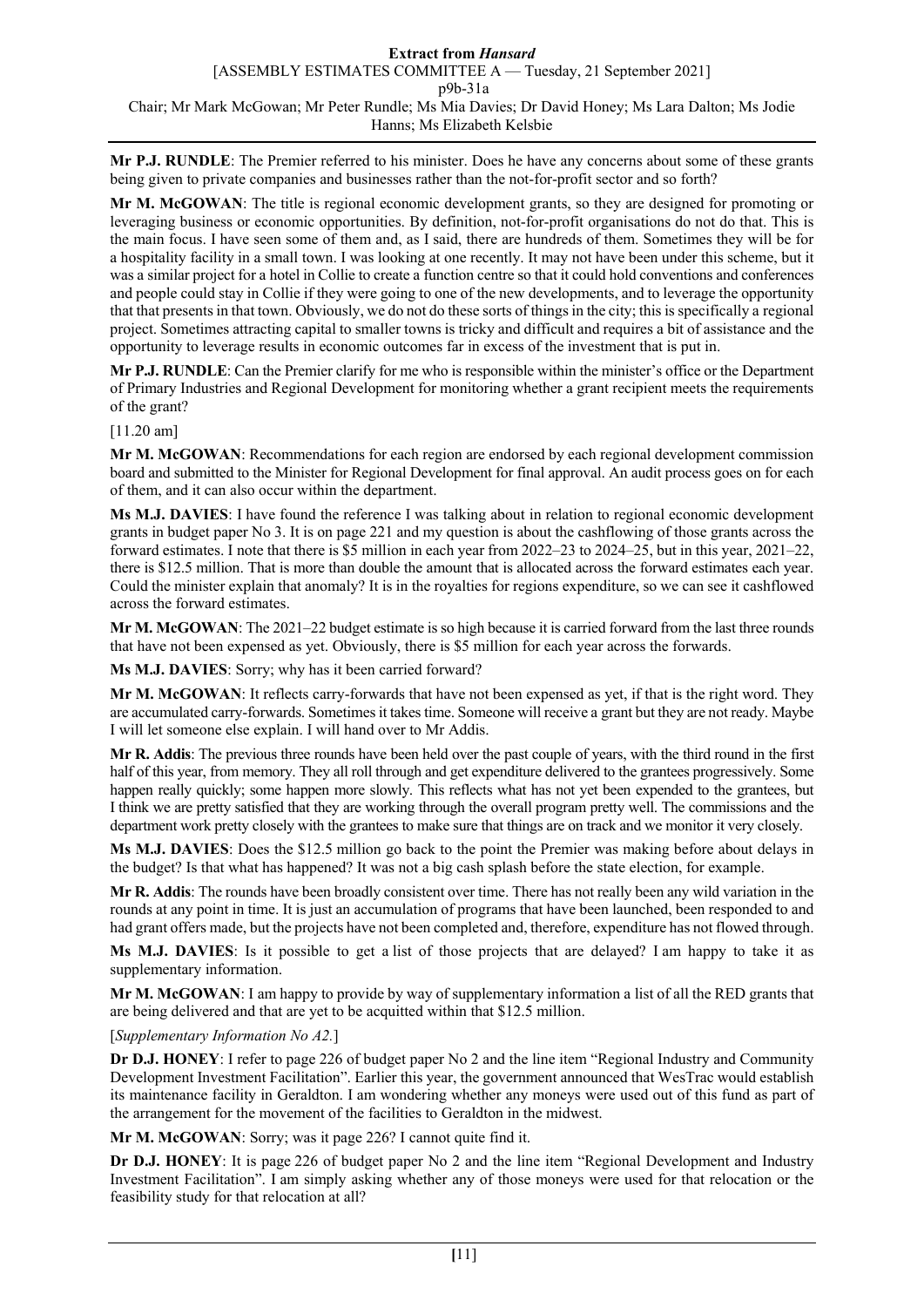**Mr M. McGOWAN**: We did not put any money into that project, but the Mid West Development Commission did work with WesTrac on securing that. Basically, it means that vehicles from, I suspect, the Pilbara are brought to Geraldton for some forms of maintenance, rather than being taken all the way to Perth. WesTrac already has an existing facility there that is being used for those services. It is a good example of the development commission being proactive and achieving a great development outcome.

**Dr D.J. HONEY:** Did the development corporation —

**Mr M. McGOWAN**: Commission.

**Dr D.J. HONEY**: Commission, I should say; Premier, thank you. Did the commission participate in the feasibility study? Did it fund any of the feasibility study or was that funded entirely by the proponent?

**Mr M. McGOWAN**: I am advised that there was no feasibility study. It was just facilitation, which is what a development commission should do. If it can achieve great outcomes like this without spending money, that is a wonderful thing.

**Mr P.J. RUNDLE**: I refer to page 222 of volume 1 and the Westport project, which is referred to about 90 per cent of the way down the page. To date, what is the total amount that the Department of Primary Industries and Regional Development has contributed to the Westport project?

**Mr M. McGOWAN**: A range of environmental monitoring and research projects are associated with Westport. DPIRD is viewed as being best placed to undertake some of this work. Funding of \$1.526 million has been transferred from the Department of Transport to DPIRD. These funds will be used to employ two research scientists and two technical officers for a three-year period for this project. The money has come from the Department of Transport, but with DPIRD's expertise in these areas, it was regarded as the best agency for that money to be placed. It deals with recreational fisheries' uses and those sorts of things, so the Department of Primary Industries and Regional Development is the right organisation to do it, because Fisheries is contained within DPIRD.

[11.30 am]

**Mr P.J. RUNDLE**: Has any royalties for regions money been spent on Westport?

**Mr M. McGOWAN**: No.

**Mr P.J. RUNDLE**: Given that Westport will be our long-term replacement for Fremantle port, apparently, what role does DPIRD have to play in the continuation of research and whatever for Westport? What does the Premier foresee as the role of DPIRD in the future?

**Mr M. McGOWAN**: There are obvious roles for DPIRD, because the director general is on the overarching directors general reference group. There are biosecurity roles that DPIRD is involved in, particularly in relation to agricultural exports and imports. There is also the role of Fisheries, which comes within DPIRD, and which obviously has a monitoring and other role with regard to marine environments all over Western Australia. Although there is no royalties for regions money, and DPIRD is much more than just one program, it obviously has an ongoing role in this project.

**Mr P.J. RUNDLE**: Does the Premier see a continuation of this money being transferred from Transport to DPIRD each year—is that forecast?

**Mr M. McGOWAN**: That is a future budget decision. The member can see why that would have occurred: DPIRD has expertise in fisheries and marine research, because Fisheries is contained within DPIRD.

**Ms M.J. DAVIES**: I refer to royalties for regions expenditure on page 220 of budget paper No 3. I cannot find a reference to community resource centres in budget paper No 2, but they are listed in budget paper No 3 as a line item on page 220. I have a number of questions. I am aware that DPIRD is currently seeking feedback on community resource centres by a survey that is being conducted by Painted Dog Research. Can the Premier advise who is being surveyed, and why? Can the Premier provide an assurance that this survey is not like the one that was conducted by the Minister for Climate Action before she decided to shut down the native forestry industry and we are not seeing a precursor to the end of the community resource centre network?

**Mr M. McGOWAN**: The budget has \$13 million each year across the forward estimates for community resource centres, which secures their funding. Obviously, government does all sorts of surveys in all sorts of areas to seek feedback on how things can be improved, what additional services might need to be provided, how existing services could be changed to better meet the needs of the community, or whatever it might be. I visited a community resource centre in Morawa recently and talked to the staff there. It is providing some of the support for recovery from cyclone Seroja—so obviously the uses of CRCs can change depending upon the circumstances—which I thought was a great use of the CRC. That survey is obviously designed to find out what it can do and what it can do better. I do not think the member's analogy with stopping the logging of our native forests is a fair comparison. I am very proud of that decision. I think we have done the right thing.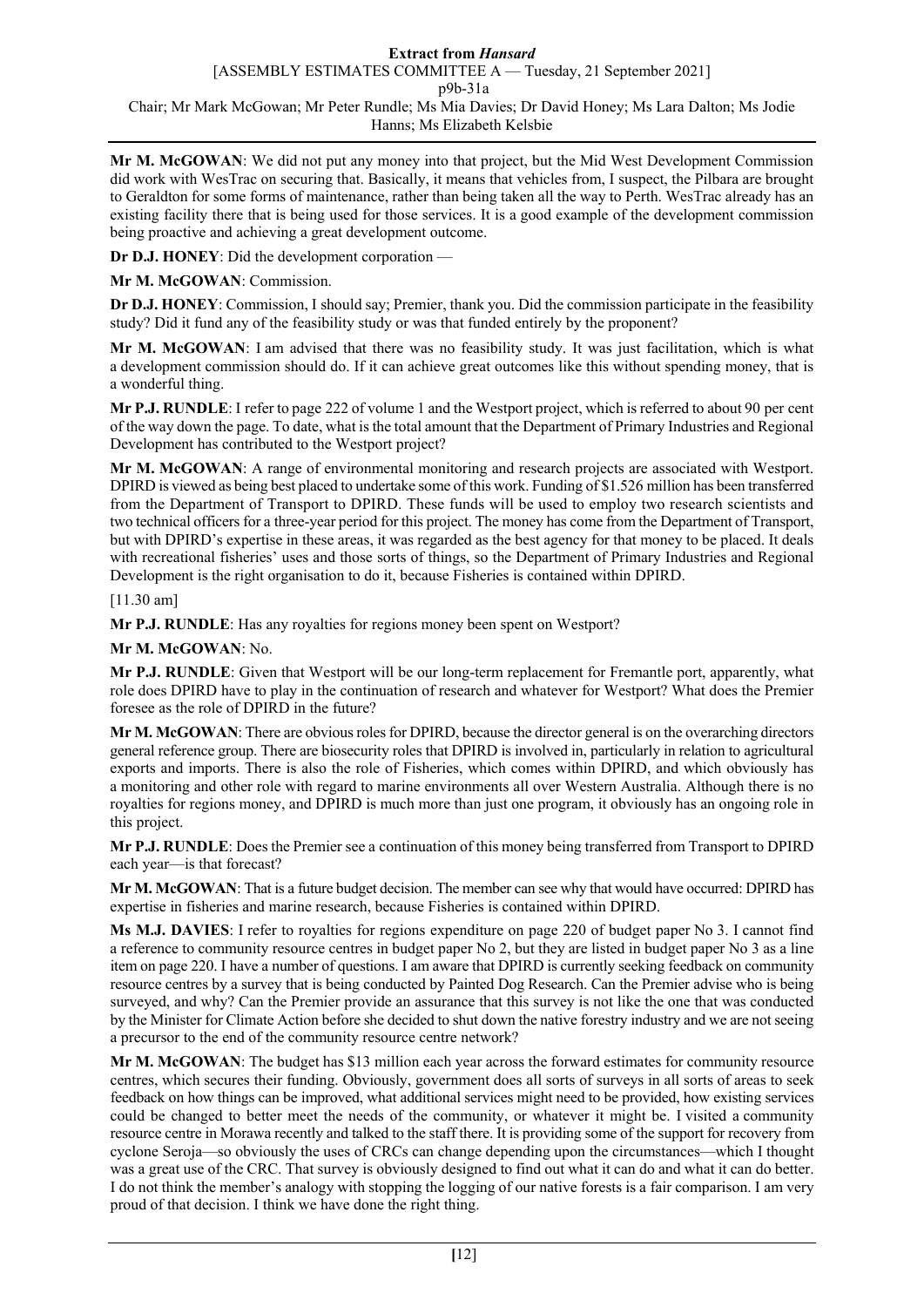**Ms M.J. DAVIES**: I thank the Premier. Can the Premier advise how much the survey is costing and whether the survey results will be made public? How is the survey being publicised and circulated so that people can provide feedback, because at this point all I have seen is a posting on a government member's Facebook page?

**Mr M. McGOWAN**: The department does not have the detail of the survey. The member can put a question on notice, because we do not have any information about this survey. Surveys are done across government all the time in all sorts of areas. I note there was one survey in today's newspaper about a school. They are done all the time to seek feedback and advice about what can be improved. I understand that surveys are normally online, so the cost of these things is minimal, if anything. We seek feedback on how services can be improved. If we did not survey and seek feedback from both customers and staff, people would say, one, that we were not listening and, two, that we were not seeking to change and improve when necessary. I do think there is anything sinister in undertaking a survey. That is my personal view.

**The CHAIR**: Does the Premier agree to provide supplementary information?

**Mr M. McGOWAN**: I cannot provide supplementary information, because we do not have anything. The member's question was whether we are proposing to change anything or something. It was about the government doing a survey.

**Ms M.J. DAVIES**: I know the government is.

**Mr M. McGOWAN**: That is news to all of us. We do not know. The member can put a question on notice about what the survey is, the details of it and all that sort of stuff. I do not even know whether there is a survey. I do not know whose Facebook post it was.

**Ms M.J. DAVIES**: I can tell the Premier, if I am allowed a further question.

**Mr M. McGOWAN**: I find that a lot of stuff on Facebook is not accurate. I regret to inform the Leader of the Opposition that a lot of stuff on Facebook is not right.

**Ms M.J. DAVIES**:I hope that Hon Shelley Payne, MLC, is not circulating misinformation on behalf of the government.

**Mr M. McGOWAN**: Who, sorry?

**Ms M.J. DAVIES**: It is Hon Shelley Payne. I quote her Facebook post —

Currently the The Department of Primary Industries and Regional Development are seeking feedback on Community Resource Centres.

The survey will provide valuable information about the West Australian CRC Network and is an opportunity for the value of the network and individual CRC's to be highlighted.

The survey is open from now until 8th October 2021.

Premier, with the greatest of respect, I do not want to put a question on notice, because I will not get the answer until after the survey is closed. I would like an understanding of what the survey is costing, whether those results will be made public, and how the survey is being publicised and circulated to stakeholders beyond the Facebook pages of members of the government so that they can provide valuable feedback on community resource centres and that there is not a skewed or very unrepresentative outcome to this, given that the government has a track record of not being particularly supportive of community resource centres.

**Mr M. McGOWAN**: We are funding community resource centres to the tune of \$13 million a year each and every year across the forward estimates, which is a lot of money. No-one here knows anything about the survey, so the member can put a question on notice.

**Ms M.J. DAVIES**: Is the honourable member for the Agricultural Region misinformed?

**Mr M. McGOWAN**: I do not know. Maybe she is doing her own survey. I do not know the answer to this.

**Ms M.J. DAVIES**: It is very specific. The post says it is from the Department of Primary Industries and Regional Development and it is closing on 8 October.

**Mr M. McGOWAN**: If someone is doing a survey into CRCs, the member can give us a question on notice and we will give her an answer about who is doing the survey and what it is about. From memory, there are 99 CRCs.

**Ms M.J. DAVIES**: There are 103.

**Mr M. McGOWAN**: There are 103; we have expanded them. Okay, there are 103 CRCs. We can provide the member with details about what the survey is. It is not unusual to do a survey. I just repeat that government agencies, schools and hospitals do them all the time. Generally, they are online and do not cost anything. It is really just someone in a government agency. Maybe the development commission is doing a survey in goldfields–Esperance on CRCs to see how they can be improved. But the money in the budget is secure.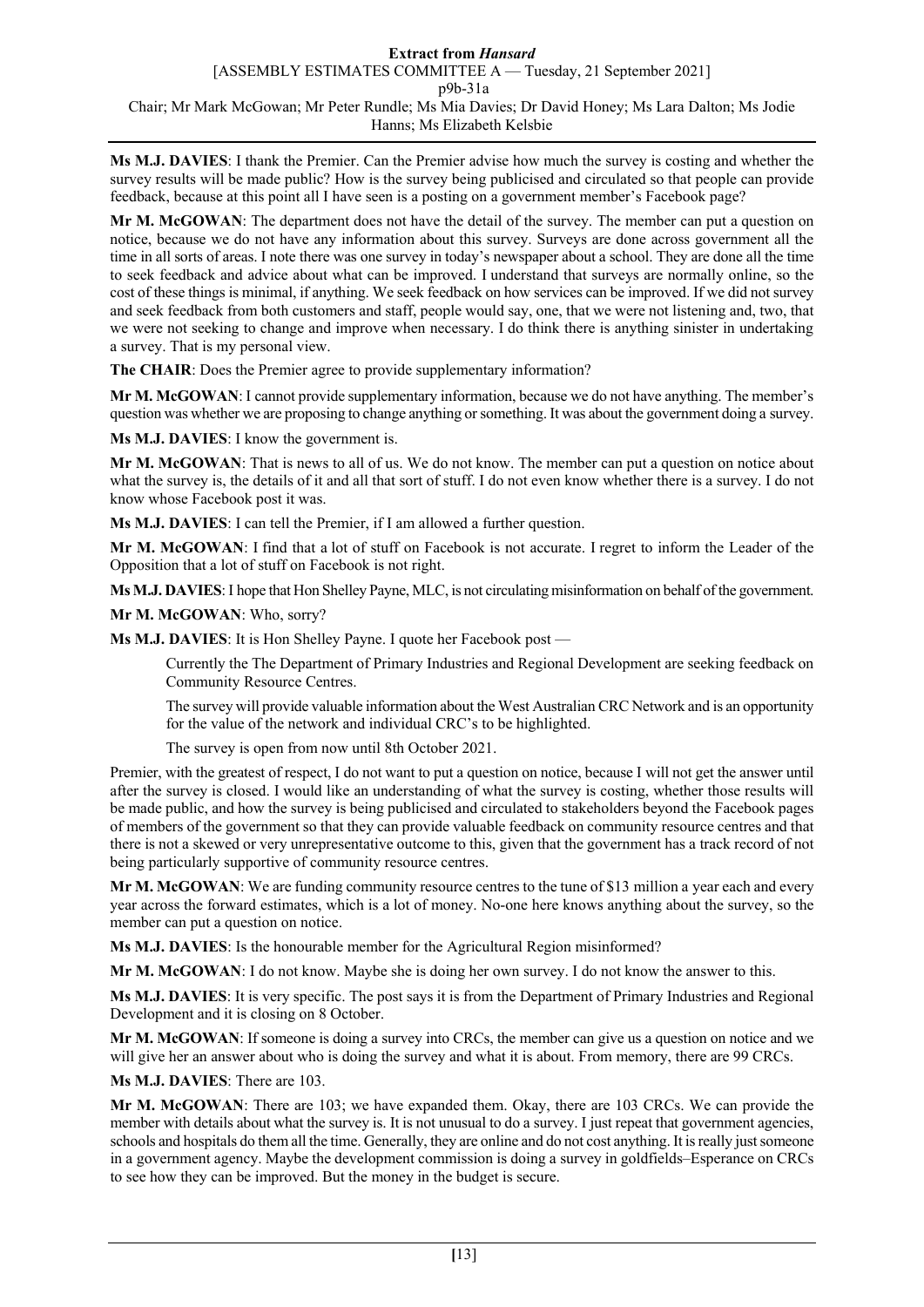**Ms M.J. DAVIES**: I have a further question on community resource centres. I am still on the same page, Premier, 220. Can the Premier point me to which service in the department CRCs fall under? As I said, I cannot find a reference to them in budget paper No 2, volume 1. I can find a reference to them only in budget paper No 3.

[11.40 am]

**Mr M. McGOWAN**: It is under industry and economic development, which is part of the department and is on page 225 under service 1 of the service summary.

**Ms M.J. DAVIES**: Could the Premier advise how many staff in the department are responsible for the management of the 103 community resource centres?

**Mr M. McGOWAN**: It is four or five.

**Ms M.J. DAVIES**: Has that increased or decreased since 2017?

**Mr M. McGOWAN**: The advice I have from the director general is that it has been stable over successive governments.

**Ms M.J. DAVIES**: Has Linkwest, or any of the other support networks used by the CRCs, advised the department that it is concerned about the level of resourcing in the department to support the CRC network?

**Mr M. McGOWAN**: No-one here has any knowledge of any concerns being expressed.

**Ms M.J. DAVIES**: Under the same budget point, I note that the Department of Primary Industries and Regional Development has called for expressions of interest for a Pilbara-based CRC, with applications closing in November. Could the Premier advise how much has been allocated for this new service and whether it is within the current budget allocation across the forward estimates?

**Mr M. McGOWAN**: If it is established, it would be within the current budget.

**Ms M.J. DAVIES**: So that I am clear, the funding across the forward estimates is for the 103 centres we have now. If another CRC is added in the Pilbara, which I would assume comes with some additional costs for staffing and set-up, and other costs that come with the Pilbara, does that mean there will be less funding available for those in the network, or will we drop one off? How will that be maintained within the budget allocation across the forward estimates?

**Mr M. McGOWAN**: There is enough capacity within the existing budget to accommodate change over time. The numbers go up and down; sometimes they close, sometimes they open. I had a recollection there were 99 centres, so additional ones have been established over recent years within the current budget estimate. That is what government does. If we can find ways of doing things within an existing allocation, that is actually a good thing.

**Ms M.J. DAVIES**: How was the decision made to call for tenders for the Pilbara CRC?

**Mr M. McGOWAN**: It is to ensure there is proper representation with CRCs in the Pilbara, which has been missing.

**Ms M.J. DAVIES**: Have communities from the Pilbara actually written to the department and asked for a CRC?

**Mr M. McGOWAN**: We have had correspondence, so we are responding to that and testing whether it can be established.

**Ms M.J. DAVIES**: Could the Premier advise which communities have been advocating for a CRC in their town?

**Mr M. McGOWAN**: We think it was Roebourne.

**Ms M.J. DAVIES**: Is there any way of confirming that?

**Mr M. McGOWAN**: I do not know whether the correspondence was confidential or had confidential information in it or what have you. I am sticking with Roebourne; that is the advice.

**Ms M.J. DAVIES**: It seems a bit of a loose process.

**Mr M. McGOWAN**: Apparently, there is correspondence from someone or a community group in Roebourne that wrote to the department. Obviously, the department gets hundreds of thousands of pieces of correspondence emails and the like—a year, so no-one has that to hand. It is currently testing the market about whether one is required in the Pilbara; and, if so, where. It sounds like a good idea. The Pilbara is obviously a very big place. How and where we provide it is work that is now being done.

**Ms M.J. DAVIES**: Can other communities that are not in the Pilbara and would like to be considered for a community resource centre go through the same process? I have had community members from Collie raise that.

**Mr M. McGOWAN**: Is there one in Collie?

**Ms M.J. DAVIES**: There is not one in Collie. They have raised the fact that they would like one, and the nearest to them, I think, is in Harvey or Brunswick.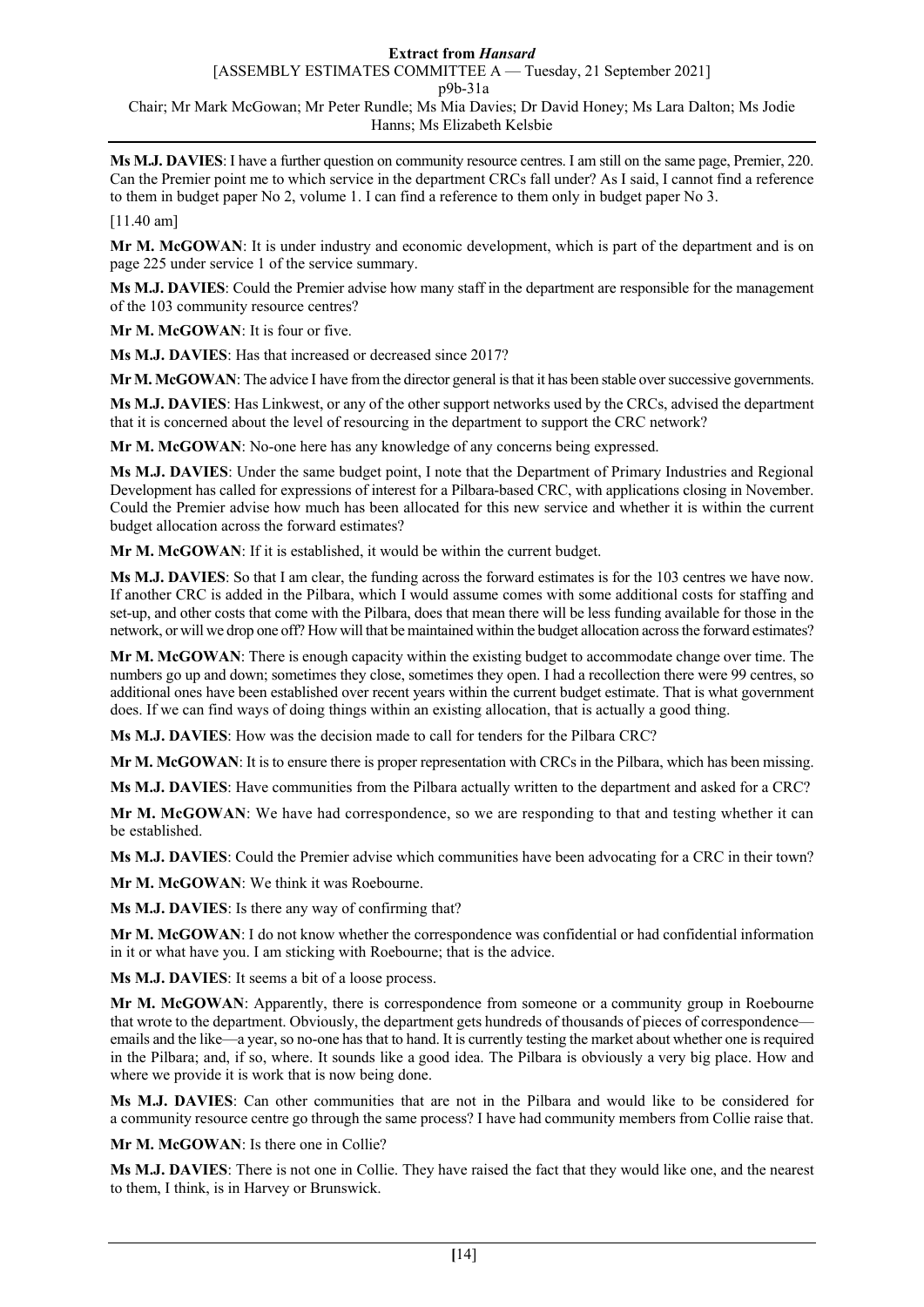**Mr M. McGOWAN**: People can always write and it can be considered. As the Leader of the Opposition knows, there is the Collie Futures fund, and the South West Development Commission office is in Collie and obviously performs a whole range of functions on behalf of the local community. I recall that the former member for Warren–Blackwood and, I think, the member for Roe were critical of what we do in Collie. Obviously, we would love people to write, and we can consider it and see what other resources are required or needed.

**Ms L. DALTON**: I refer to page 236 of budget paper No 2, volume 1, and the line item "Regional Economic Development Grants Scheme". Can the Premier outline how this program is delivering benefits to regional businesses and communities?

**Mr M. McGOWAN**: I thank the member for Geraldton for the question. This is her first question in budget estimates, so a historic moment has been reached. I am sure the people of Geraldton will be talking about this for years to come!

The regional economic development grants scheme continues to invest in projects, supporting jobs and economic diversification. The total commitment is now \$40.8 million over seven years. Across the first three rounds of the scheme more than \$20 million has been committed to 222 projects in a whole range of job-creating areas. Round 4 applications are open for projects that increase or sustain jobs, expand or diversify industry, develop skills or capacity, increase business productivity and attract new investment to the regions. In the wheatbelt, \$2.2 million has been awarded to 28 projects across the first three rounds, helping to create over 312 local jobs. For example, Three Farmers Australia will use its \$95 000 grant towards cultivating a high-value niche market for low-gluten oats by developing quality assurance and storage protocols to grow and process the grain. In the south west region over \$2.4 million has been invested in 33 projects, helping create over 550 local jobs. Ocean Grown Abalone received \$85 000 towards the construction of a \$2.7 million Augusta boat harbour seafood processing facility for greenlip abalone, which is unique to that region. It has doubled the company's production and created demand for jobs in the south, which is terrific. In the great southern, \$2.4 million has been invested in 28 projects, helping create over 390 local jobs. In the midwest, in the member for Geraldton's region, \$2 million has been invested in 20 projects, creating over 87 local jobs. This includes a grant to JMH Group to support Geraldton's first heavy vehicle brake-testing facility, which was recently opened by yourself, member for Geraldton. The project has created five jobs over 12 months and has facilitated the training and upskilling of employees in the heavy automotive and mining industries. As members can see, this scheme allows for the leveraging of good job-generating projects, particularly in smaller communities. Thank you for the question.

# [11.50 am]

**Ms J.L. HANNS**: Premier, I refer to budget paper No 2, volume 1, page 236, and the line item "Regional Local Content Initiative". Can the Premier please outline some of the industry capability building programs being delivered across regional Western Australia?

**Mr M. McGOWAN**: Obviously, local content is important in regional communities. In 2017, we introduced the Western Australia Jobs Act, the Western Australian industry participation strategy and the WA Industry Link program. As part of that, we established the regional local content adviser network, which is based in the development commissions. Each of the development commissions has a local content adviser, in particular for state government projects in regional WA. The local content adviser network has undertaken 4 840 engagements across regional WA. That included targeted industry meetings, industry participation plan development meetings, government agency engagements, tender opportunity promotion and capacity building initiatives all over regional WA. The local content adviser network has been important in driving positive regional procurement outcomes.

I will give some examples. In the south west, a year of intensive work by the principal local content adviser alongside Main Roads on the Bunbury Outer Ring Road resulted in a local content target of \$300 million, which was around half the project construction cost of that stage. This was an increase of \$200 million from the initial suggested local content target of \$100 million, so, obviously, it is achieving outcomes. In the midwest, early engagement by the principal local content adviser with the Department of Finance project team at Geraldton Health Campus influenced local content and Aboriginal procurement in the specifications, as well as identifying and requesting the elimination of non-critical products that were not able to be offered as a local supply. The local content adviser assisted in a standalone contract being awarded to Aboriginal business Boodjera Construct for the forward works stage of the Geraldton Health Campus project. In the wheatbelt, the local content adviser collaborated with the Western Australian Local Government Association and local government authorities across the regions to create and deliver tender-writing workshops with question and answer sessions across the region. These events were well attended and produced video footage of solutions to common problems and allowed opportunities for local businesses to get a look-ahead list from their local council as well as gain valuable insight into supplying to local government.

Local content initiatives are often about that grunt work at a local level, basically informing local contractors, builders, earthmoving companies or whatever it is about the opportunities that are there and how to tender for them.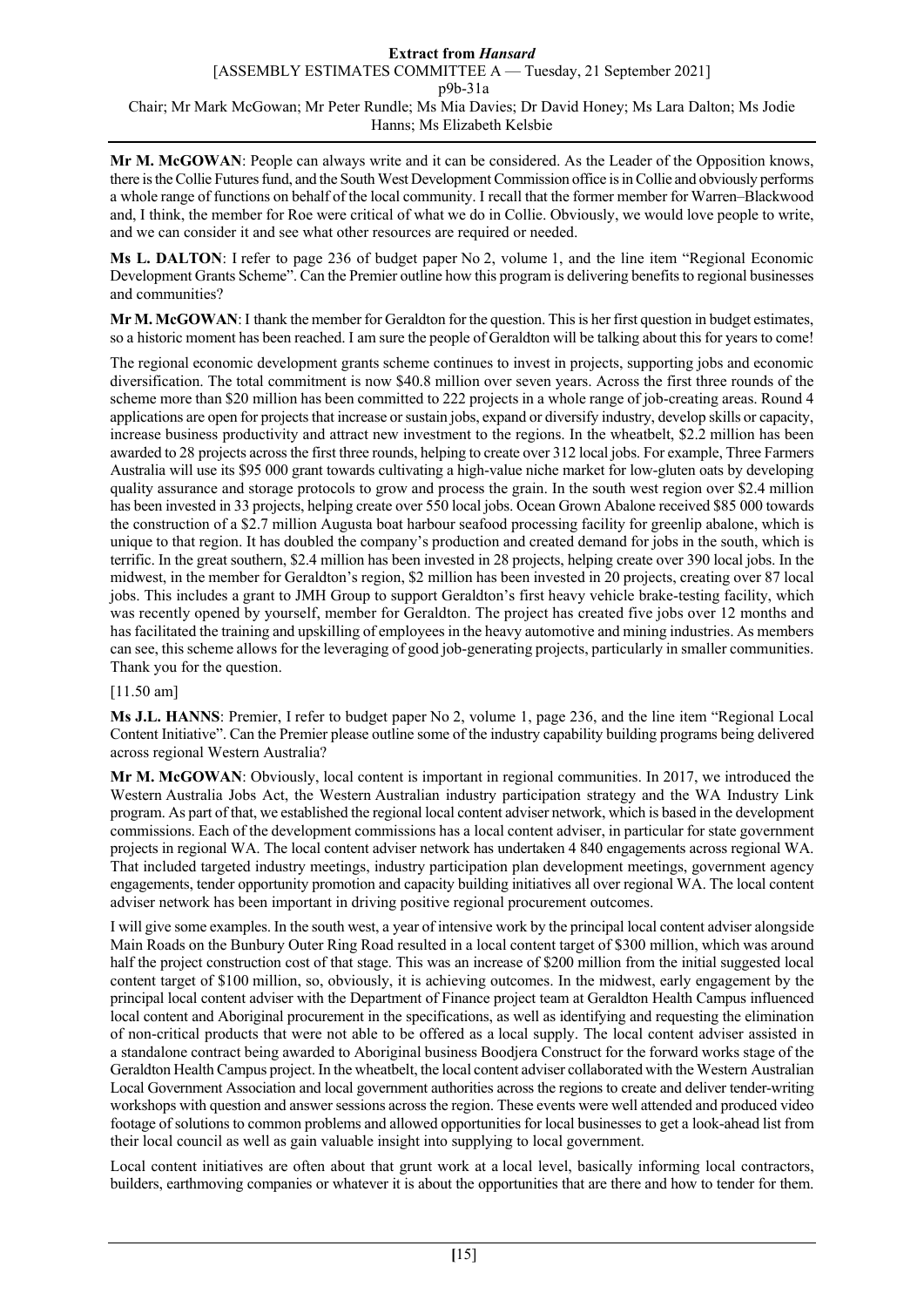These days, we have staff dedicated to this, and I met a few of them out there. They are very committed to local businesses, so it is obviously having good, positive impacts in regional WA.

**Mr P.J. RUNDLE**: I refer to budget paper No 3, *Economic and Fiscal Outlook*, page 220, the country water pricing subsidy. Obviously, the country water pricing subsidy has decreased significantly compared with previous years. Can the Premier explain how that scenario has played out?

**Mr M. McGOWAN**: I am sure the member is aware that the country water pricing subsidy is a very significant program by the state government to subsidise the price of water for people across regional WA, particularly outside the south west and Peel. It is a massive program across the state. It ensures that the cost of water is equal for people, wherever they are. When someone turns on a tap, it costs the same in Newman as it does in Cottesloe. The government provides an enormous subsidy. The numbers are not going down—in fact, I suspect they are going up, in total, because the cost of providing water and electricity continues to rise. All that has happened is there is not as much funding in the royalties for regions program. We are not funding it in royalties for regions to the same degree, but it is secure and will stay in place whilst we are in government.

**Mr P.J. RUNDLE**: Premier, I am trying to get an understanding of why we have gone from \$250 million in 2020–21 down to \$126 million for this budget. It then drops to \$82 million and to \$43 million, and then goes back up to \$117 million. I am trying to get an understanding of where the money is coming from, and why there is that variation.

**Mr M. McGOWAN**: It comes out of the consolidated account. Over time, we increase the overall amount. The overall subsidy in water and electricity is in the billions. In terms of what the state government spends, it is well over \$1 billion on both those things every year. If it is not funded here; it is funded from the consolidated account.

**Mr P.J. RUNDLE**: There is a note in the budget papers that this amount has been decreased to make way for election commitments and other programs that the government has funded. Would the Premier enlighten me on the election commitments that have altered the country water pricing subsidy?

**Mr M. McGOWAN**: Under royalties for regions, a whole range of projects in regional WA are funded. Some of them are election commitments; I think I read out some before. As the member knows, this government makes an enormous number of commitments in regional WA, and they are being funded. Therefore, we are delivering on all our commitments.

**Mr P.J. RUNDLE**: Premier, it appears to me that the government is just playing around with the country water pricing subsidy to try to equalise the variation of things like the election commitments. I cannot see any rhyme or reason why the numbers are going up and down. I would have thought that the cost of providing that water would be a fairly consistent amount each year.

[12 noon]

**Mr M. McGOWAN**: The cost of providing the subsidy goes up each year; where it is funded from within government changes each year.

**Ms M.J. DAVIES**: What justification is there for the remainder of the subsidy continuing to be paid for by royalties for regions? How does the department justify having half from royalties for regions and half from consolidated revenue?

**Mr M. McGOWAN**: It is a lot less than half.

**Ms M.J. DAVIES**: Whatever the division is. It changes and it seems to change at will.

**Mr M. McGOWAN**: I do not have the exact figure for the totality of the subsidy. The water subsidy across the forward estimates is about \$1.3 billion. Maybe my figures were out a little bit before; I said it was billions each year, but it is \$1.3 billion across the forward estimates. The electricity subsidy is very large for regional Western Australia as well, which, of course, ensures that it costs the same for someone to turn on the lights in Newman as it does in Perth. A huge support mechanism is provided by the state government to people all over the state to ensure that we have equality, which is a good thing.

On the Leader of the Opposition's question, royalties for regions is used for various things, over time. It is used for a whole range of programs over time, which has been the experience under all governments since 2008 when the program came in. Most of the state government's investment in regional infrastructure is outside royalties for regions. Only nine per cent of infrastructure is funded by royalties for regions. We have a much bigger program across regional Western Australia than existed before, because most of it is in the consolidated account, outside royalties for regions. Some of our infrastructure is funded by royalties for regions and some election commitments are funded by royalties for regions. All these funds are spent in regional Western Australia, which has been the position held by past governments. I remember people arguing in past estimates about why a hospital in regional Western Australia was funded by royalties for regions and not from somewhere else. Under the last government, hospitals in regional Western Australia were funded by royalties for regions. Under the last government, water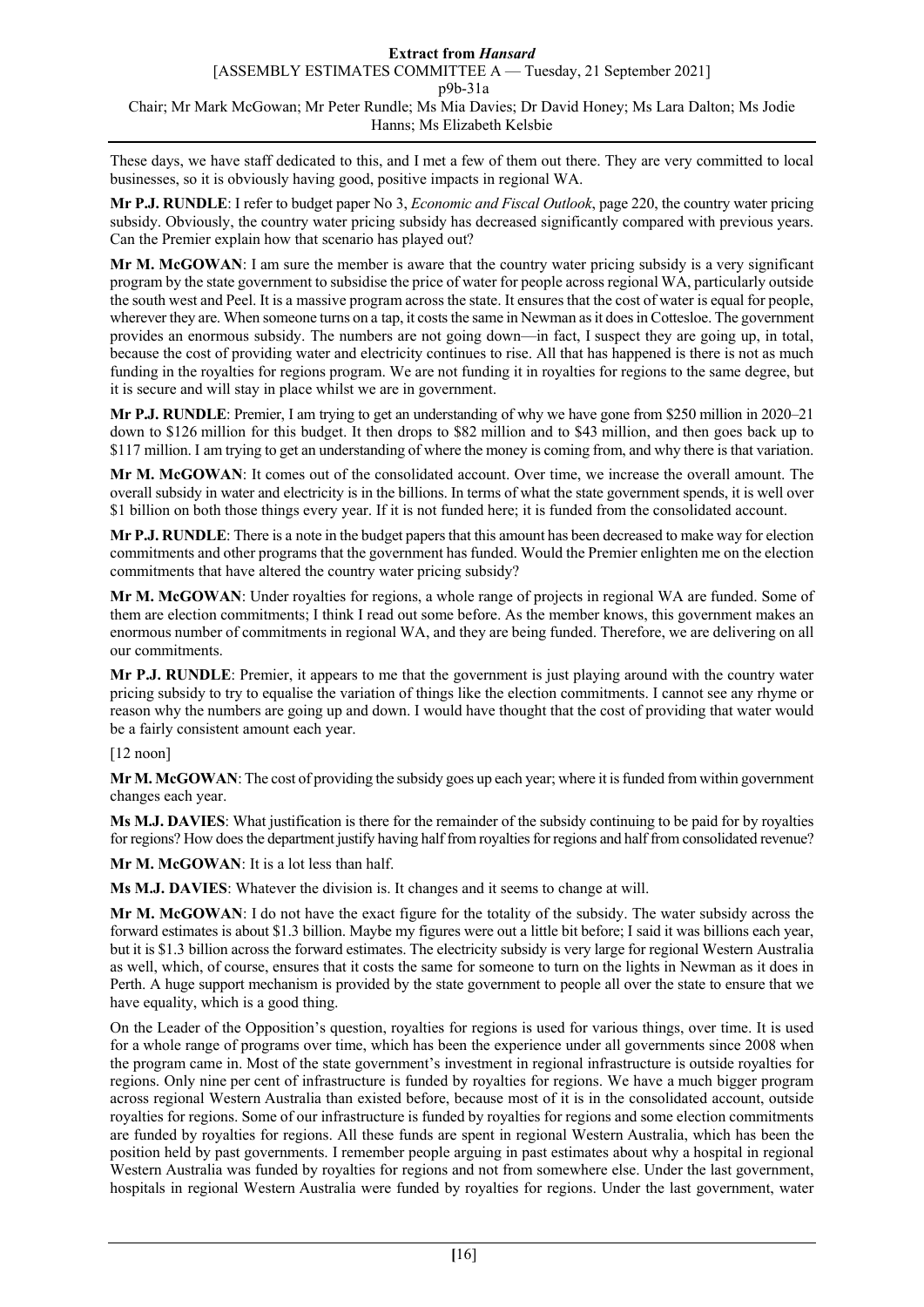infrastructure in regional Western Australia was funded by royalties for regions. Under the last government, the orange school bus program was funded by royalties for regions. It is very consistent.

**Dr D.J. HONEY**: If we look at budget paper No 2, volume 1, page 236, about halfway down the table of controlled grants and subsidies, there is a line item for the Myalup–Wellington Water for Growth project. My understanding of that project from talking to one of the proponents involved is that they believe the program was effectively dead because it did not get approval or an arrangement could not be made to use the coalmine voids as part of the project. Is that project going to be reinvigorated? Could the Premier please provide some detail about the intentions for that project?

## **Mr M. McGOWAN**: I will let Mr Addis explain.

**Mr R. Addis**: Thank you, Premier. The member is pointing to a previous project in which Collie Water was the proponent for what was an ambitious and complex proposal that required multilateral agreements and approvals with various third parties and with various parts of government. In the end, it proved too complicated and difficult to make progress, so the state has terminated that process with Collie Water because of the lack of progress and lack of achievement in the milestones and conditions precedent. That said, we remain committed to finding solutions to both the salinity issues in Wellington Dam and the underlying water availability issues in the irrigation areas.

**Dr D.J. HONEY**: Is it possible to understand what further work is continuing, given that there are reasonably specific sums estimated in the forward estimates? What is the nature of the continuing work?

**Mr M. McGOWAN**: I will let Mr Addis answer that.

**Mr R. Addis**: I should have added that the commonwealth has an existing commitment to the prior project and to achieving the solutions that we talked about. It remains strongly committed if we can find a suitable proposal that delivers good results. Maintaining our commitment to that is important. We are working with a range of stakeholders in the area who may have a good ability to contribute to solutions, so we are optimistic that we will be able to find a way to utilise the commonwealth's pre-existing commitment and find some good ways forward.

**Dr D.J. HONEY**: The amounts of money seem to be quite specific, so I am keen to understand whether there is a specific program of work or whether it is just a general intention to fund ongoing work. It is in relation to the Myalup–Wellington Water for Growth project and the \$8.4 million over the forward estimates.

**Mr M. McGOWAN**: I will let Mr Addis answer.

**Mr R. Addis**: The current budget cash flows reflect the prior commitment in the state budget. Exactly how that will pan out is a matter that is yet to be determined. I do not think I have a great deal more to add to that.

**Dr D.J. HONEY**: Further down on page 236, there is a line item for the regional telecommunications project. Could the Premier please outline the scope for that?

**Mr M. McGOWAN**: The regional telecommunications project is an \$85 million state government initiative administered by the department. It seeks to improve high-speed mobile voice and data coverage, reduce mobile black spots and help close the digital divide between urban and regional Western Australia. Since 2015, the state has invested \$80.8 million under the regional telecommunications project, leveraging significant contributions from the commonwealth amounting to nearly \$70 million and the telco industry of \$110 million for digital connectivity programs in Western Australia. In 2021–22, \$6.58 million is funded in grants and subsidies with an additional \$6.9 million re-cashflowed from 2020–21. Telecommunications is basically a commonwealth responsibility, but the way it has evolved over time, particularly in areas where it is not economical to put them in, is the state will contribute, the commonwealth will put in some money and telcos will put in some money to make it stack up. That is the way it has evolved. The state sometimes does this to help projects get up that would not otherwise. I think the last government did the same. As I said, telecommunications is actually a commonwealth responsibility, but the state is stepping in.

**Dr D.J. HONEY**: Thank you, Premier. I was aware of the nature of the state support for that. Is the Premier able to provide any information on what projects that allocation covers? Again, it seems to be quite a specific amount of money.

## [12.10 pm]

**Mr M. McGOWAN**: We may have some information on the \$6.58 million in grants and subsidies in 2021–22 and the re-cashflow. I will take the member through them. The mobile black spot program is for highly targeted local area coverage through small cell installations across regional and remote Western Australia. Rounds 1, 2 and 4 of the program are expected to be completed by 30 June 2022. I do not know what happened to round 3. We do not know where round 3 has gone!

**Dr D.J. HONEY**: It is a secret project.

**Mr M. McGOWAN**: That is right. Maybe AUKUS is working on that one!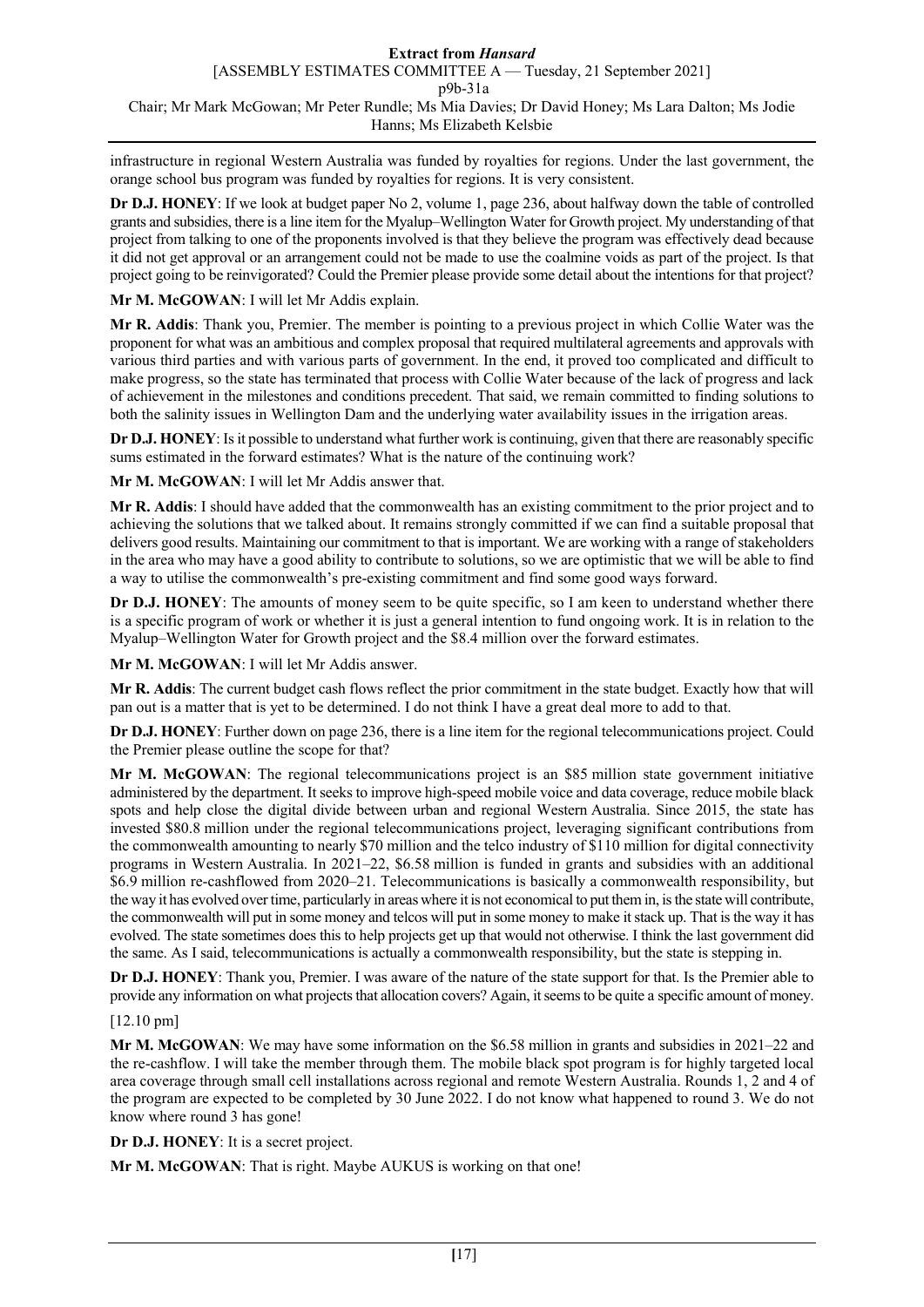Round 5 is expected to be completed by 30 June 2023. The progress is as follows: by October 2020–21, 108 sites were completed; 75 sites were completed in round 1; 26 were completed or are underway in round 4; 44 sites were either completed or are underway in round 5; and 14 sites have been negotiated and are expected to be executed in round 5A.

Under the regional telecommunications project, another part of this program is the regional connectivity program. Projects in the program include the improvement and expansion of mobile coverage, fixed wireless and fibre-optic broadband and community wi-fi and telephone services. The state has funded \$8.4 million for 36 projects.

The state has co-funded \$897 000 under the regional telecommunications project for the mobile network hardening program to improve the resilience—that is more backup power—of 107 mobile base stations sited in disaster-prone areas under the commonwealth's \$5.45 million mobile network hardening program stage 2.

The digital farm grants program has eight recipients delivering 20 projects through three rounds of funding. There are 2 340 WA farming businesses across 110 000 square kilometres that use smart farming technologies, cloud-based data sharing, digital tools and digital-making tools to improve their productivity and output. The program will cover around 55 per cent of the grainbelt and Kununurra, Carnarvon and parts of the south west of WA. The digital farm grants program is quite some program and it is amazing that 55 per cent of the grainbelt is covered. That is a huge benefit to those farmers. They are enjoying technology provided by the state government.

**Dr D.J. HONEY**: Further down that table on page 237 is the southern forests irrigation scheme. Can the Premier update me on any likely progress with that scheme? Is the scheme going ahead or is it effectively stalled? I see there is only \$769 000 in the 2019–20 actuals and no money in the forward estimates for that.

**Mr M. McGOWAN**: The objective of the southern forests irrigation scheme is to provide additional water security and storage for high-value horticulture producers in the Manjimup–Pemberton region. The Department of Primary Industries and Regional Development is working with the Department of Water and Environmental Regulation and the CSIRO to update the modelling of water availability from Record Brook and Donnelly River. DPIRD and DWER are investigating the feasibility of supplemental water sources to supply the southern forests irrigation scheme pipe network as well as water policy measures to help improve the capture, storage and use of water in existing farm dams.

Obviously, this program has a degree of controversy associated with it both within and outside the region. I understand that a number of farmers and farming communities do not want it and others do want it, and there is broader interest. The background to that is that proceedings around the Environmental Protection Authority public environmental review are on hold until a revised scope is completed. Some people are concerned that the project will divert water from existing users and that the harvesting of water is unsustainable. Recently, the focus has been on the approach to water modelling and climate change, with concerns that there has been an overestimation of water available for the scheme. The department commissioned the CSIRO to undertake an independent review of the original water modelling. There is complexity in attempting to model a changing hydrological system and its interaction with the highly technical, fast-evolving science of climate change. It also raises a number of concerns with the previous modelling, including that it is likely less water will be available in the Donnelly River into the future. The whole project is very controversial. There is ongoing analysis and studies on what is actually achievable and what should be done, as the member would appreciate. A big issue is that rainfall has dropped.

**Dr D.J. HONEY**: Continuing on that table, the third line item from the bottom is the "Wild Dog Action Plan". The estimated actual for 2020–21 is only \$295 000 against an ongoing spend of around \$1.2 million and a previous spend of \$1.6 million. Why is that such a significant underspend, given the enormous problems that a number of pastoralists and now agriculturalists are having with wild dogs?

**Mr M. McGOWAN**: I will go on to wild dogs. Sorry; which page was it? I missed that.

**Dr D.J. HONEY**: It is page 237 and the third line item from the bottom of the table.

**Mr M. McGOWAN**: We have done a lot on wild dogs. On a recent drive to Kalgoorlie I had a look at the fence. There has been a huge investment in the fence. For 2021–22 to 2024–25, \$17.6 million has been allocated to the action plan for the completion and upgrading of the barrier fence and wild dog control with the sterilisation of dogs in Aboriginal communities. There will be a total of \$4.8 million in the form of grants and subsidies to support landholders to invest in new fencing infrastructure to protect key livestock assets as well as for the Murdoch University dog sterilisation program in Aboriginal communities and competitive grants for improvements in wild dog control. Minister MacTiernan has been very keen on this project. The money is for recurrent spending, but there is capital spending on, for instance, the fence, which is separate.

As I said, I had a look at the fence while I was out there. There is a gap where the road goes through, which is obviously a flaw in the system, but I do not see how we can avoid that one. I am sure the farmers and folk out there well appreciate the fence.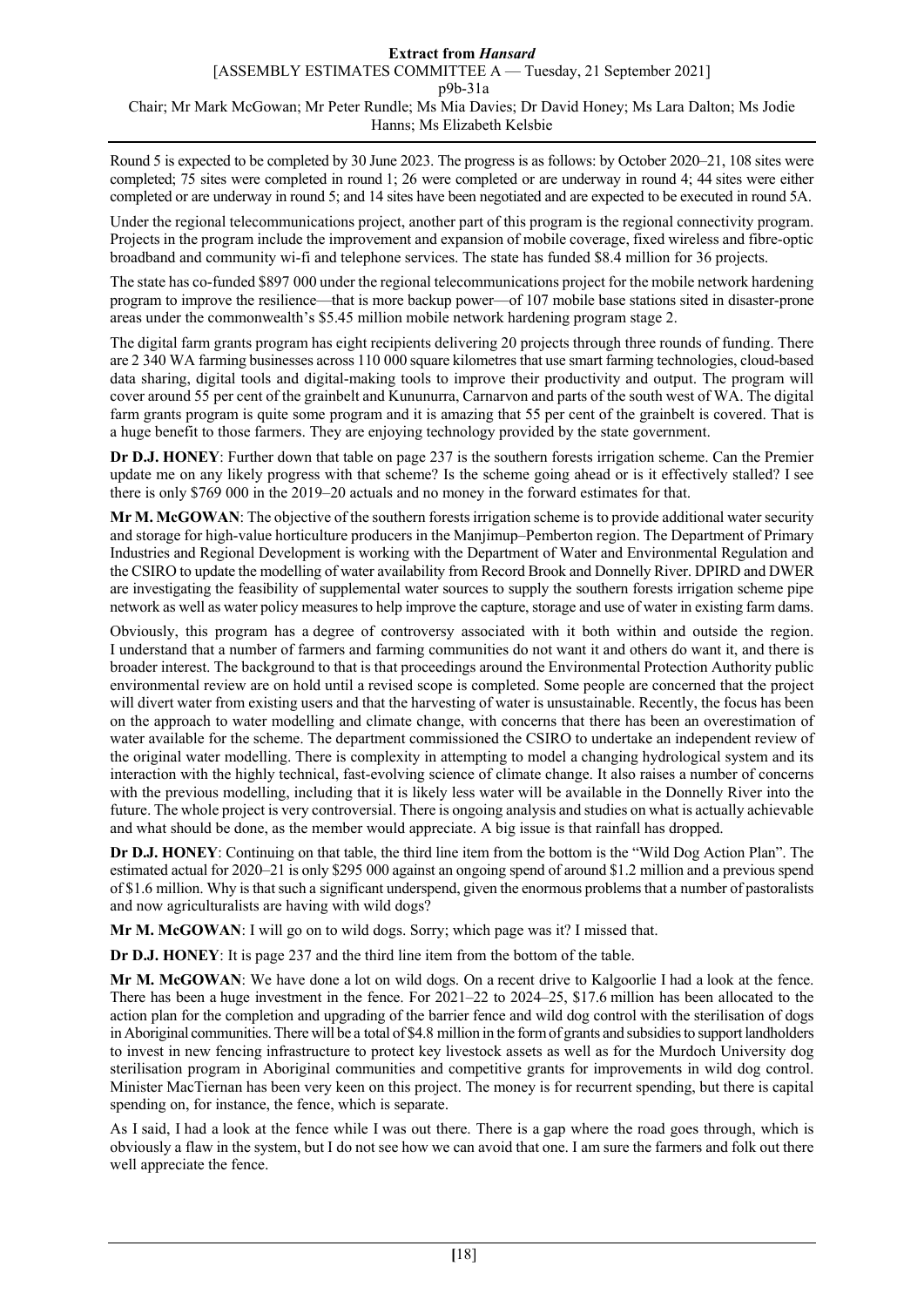**Mr P.J. RUNDLE**: There is growing frustration about the Esperance wild dog fence. The Minister for Regional Development went down to knock in the first post, but that is about as far as it has gone. We have had very little action there. Could the Premier enlighten me on what the hold-ups have been?

# [12.20 pm]

**Mr M. McGOWAN**: I will let Mr Addis comment, although I am sure that it is a well hammered-in fence post!

**Mr P.J. RUNDLE**: One good one, anyway. It is a ripper!

**Mr M. McGOWAN**: I will repeat, just so the member knows, that when I was driving to Kalgoorlie recently, the fence that I saw was outstanding.

**Mr R. Addis**: As the Premier mentioned, Minister MacTiernan certainly has been very much on the front foot with this. The reality is that getting the assembly ready and complete so that we can progress with procurement and the arrangements to build the fence is complicated. A bunch of land tenures are involved that have proved challenging. We are reasonably confident that we are making reasonable progress on that now, but we do acknowledge the frustrations of landowners down there.

**Mr P.J. RUNDLE**: There have been several hold-ups. We have landholders in Esperance with millions of dollars' worth of fencing that has been sitting in their yard for a couple of years now and there appears to have been some sort of negotiation breakdown. I would like to be enlightened about what the problem is. I know there are different forms of landholdings and crown land, but it is very disappointing.

**Mr M. McGOWAN**: I think the issue is that a range of negotiations with various landholders and other parties that need to be undertaken are sometimes complex, but it is progressing as well as possible.

**Mr P.J. RUNDLE**: As I said, the frustration is growing. It is getting to the point at which it is almost as though the farmers themselves will have to put the fence up because we just cannot seem to break through. We are losing sheep and the like. I want to translate to the Premier the frustration that is growing down in that part of the community. I am obviously hoping that the Department of Primary Industries and Regional Development and Esperance Tjaltjraak Services Pty Ltd can work through it. I want an assurance that we can get a pretty immediate resolution.

**Mr M. McGOWAN**: The frustrations are acknowledged. Esperance Tjaltjraak Services has been good to work with, I am advised, but the issues are complex, as is often the case with these things. We are hoping for a resolution in the next several weeks. I understand the importance of the issue, and that is why we have allocated a huge amount of money to it, but these things sometimes take time. We are trying to resolve this as quickly as possible. That is the advice that I have.

**Ms M.J. DAVIES**: I refer to spending changes under the heading "Election Commitments" on page 222 of budget paper No 2, volume 1, and in particular the Waroona town centre revitalisation and Margaret River main street redevelopment. I draw the Premier's attention to the fact that, in 2017, the Minister for Regional Development made some very well publicised comments, labelling town site revitalisation projects as akin to planting rows of petunias down the street. Can the Premier explain why the Waroona town centre revitalisation and Margaret River main street redevelopment in this year's budget is any different from the Katanning and Morawa town centre revitalisation or the Jurien Bay enhancement project that was funded by the previous Liberal–National government that the Minister for Regional Development was referring to?

**Mr M. McGOWAN**: I cannot speak for the Minister for Regional Development; the Leader of the Opposition would have to ask her about whatever comments she has made. I understand that the Margaret River main street redevelopment is complete. My recollection is that its total cost was \$6 million or \$7 million. We committed to half of it until the recovery plan when, as I recall, we committed the other half. The bottom half of the street was done at a cost of around \$3 million. At that stage, we had not committed to doing the top half of the street, but we committed to that as part of the recovery plan, which cost another \$3.5 million or so. That has transformed that main street. Broome, Exmouth and Margaret River are probably the state's three premier tourism towns, although that is arguable. Some would argue that Rockingham is the state's premier tourism town. Some people would argue that, and I would probably be one of those, but others would say that it is Margaret River. That project has transformed the main street, which is a good investment in one of the state's premier tourism towns. When I was there in July last year, or maybe before that, and we were considering whether to do the top part of the town as part of the recovery plan, I visited a couple of the businesses and asked the shopkeepers whether they thought it was worth doing considering the disruption that would be involved, and they all said yes, particularly the guy who ran the newsagency, so we decided to do it. It was a great project.

From my recollection, Waroona was an election commitment. We have approved \$1.3 million for the Waroona town centre revitalisation. That will develop underutilised spaces; create a vibrant and interactive area; and encourage people to meet, socialise and explore, while retaining Waroona's unique charm. It has the potential to attract an additional 23 600 visitors, which would result in \$840 000 in additional visitors' dollars spent per annum, and could,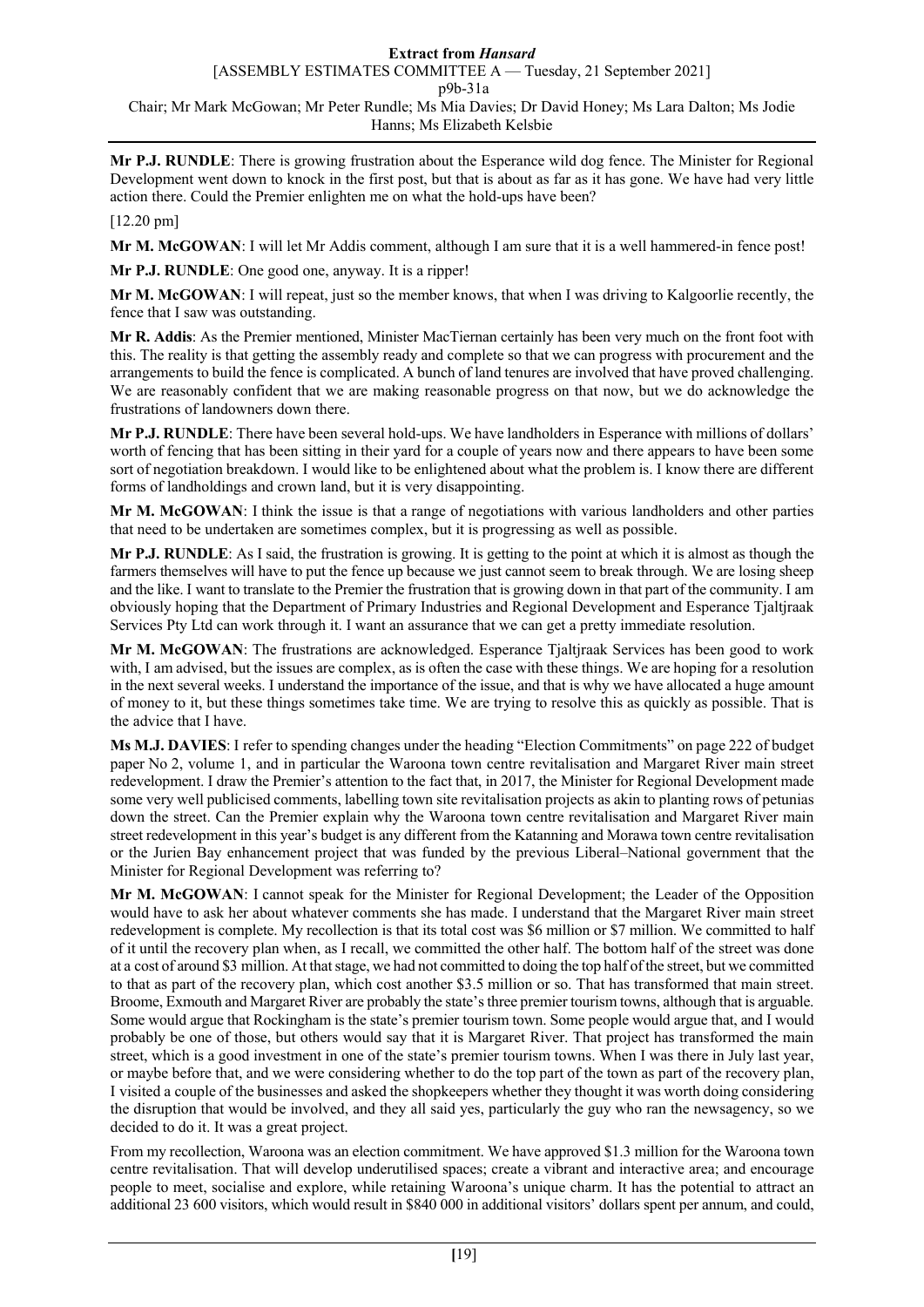over 20 years, inject \$17 million into the economy. I was in Waroona to look at the projects—whenever that was with the member for Murray–Wellington. The town centre had some money spent on it, strangely enough, back in 2006. When I was the Minister for Peel and South West, we did work on the town hall, the lighting and the like. This terrific local project will upgrade the local town centre. One of the complaints that I received from the locals was that many tourists are arriving at Waroona and asking how to get to Collie, which was significant, I thought. A lot of tourists are looking for Collie these days. Upgrading the other towns so that Margaret River and Waroona can compete with Collie is very important. We have to invest in these other communities so that they have a competitive edge with tourist towns like Collie.

**Ms M.J. DAVIES**: I thank the Premier. Obviously, the previous Liberal–National government supported these types of projects. I take it from the ongoing investment that the Minister for Regional Development has had a change of heart and does not believe that these projects are akin to planting rows of petunias down the main street and that they do have some economic benefit.

**Mr M. McGOWAN**: When I was in Margaret River to see the town centre redevelopment, I did not see any petunias, but the development has made Margaret River far more attractive and it is also easier to cross the main road. The member knows how hard it was to cross the main road at Margaret River. It was a nightmare trying to cross the road while walking along with the kids. It now has islands in the middle of the road and roundabouts to slow the traffic, and beautification and the like. We did something similar for Chinatown in Broome, which is actually spectacular.

**Ms M.J. DAVIES**: The Minister for Regional Development has had a magnificent turnaround on her views of main street and town centre revitalisations after her very well publicised comments.

**Mr M. McGOWAN**: If she ever runs for the Legislative Assembly again, I am sure that the Leader of the Opposition will be able to ask her, or the Leader of the Opposition could run for the upper house and ask the minister her views from that chamber.

**Ms M.J. DAVIES**: I am very happy where I am, thank you, Premier!

**Mr M. McGOWAN**: The minister may well run again for a seat in the Assembly or for the Senate. There are very few elected offices that she has not occupied—the Senate is it. I think that is the only one left that she has not run for. In any event, these projects—the Margaret River, Chinatown and Waroona town centre revitalisations—are great local projects for tourism-focused communities.

**Mr P.J. RUNDLE**: I refer to putting patients first on page 217 of budget paper No 3. About 80 per cent of the way down the page is the heading "Digital Innovation, Transport and Access to Care". Does this relate to the patient assisted travel scheme?

# [12.30 pm]

**Mr M. McGOWAN**: It is \$265 million across the forward estimates, which includes the patient assisted travel scheme, Busselton Health Campus spend, the Royal Flying Doctor Service and digital innovation. The main components of that are patient assisted travel, RFDS improvements—I think that is changing out the engines of the jets—and digital innovation, which is \$99 million, so that is a significant investment in health programs. That is just that line; that does not include the others that are underneath it.

**Mr P.J. RUNDLE**: I guess I am finding it difficult, because this includes digital innovation in with transport and access to care, and I am trying to consolidate the patient assisted travel scheme. My understanding is that the government committed in its election commitments to boost the patient assisted travel scheme by \$19.7 million, but as we go along in the forward estimates, this section actually decreases from \$70.8 million down to \$63.9 million.

**Mr M. McGOWAN**: The boost in the patient assisted travel scheme is \$4.3 million in 2021–22, \$4.7 million in 2022–23, \$5.1 million in 2023–24 and \$5.1 million in 2024–25, totalling \$19.7 million. From memory, in the state election we committed to an increase in the allowance paid to people who access PATS from \$60 to \$100 per night, plus some access for support people, particularly for pregnant women. That is a great thing to do and it is all funded there.

**Ms M.J. DAVIES**: I am on page 216 of budget paper No 3, under royalties for regions expenditure, "Investing in Jobs". I am trying to find out whether the Just Transition plan for forestry appears in the budget and whether the management of that \$50 million is the responsibility of the Department of Primary Industries and Regional Development. I cannot see it anywhere in the budget papers.

**Mr M. McGOWAN**: It is under the Department of Jobs, Tourism, Science and Innovation.

**Ms M.J. DAVIES**: I thank the Premier for that. I turn to page 219 of budget paper No 3, royalties for regions expenditure. I note that Clontarf Colleges appears under "Investing in Our Children's Education", and that there is ongoing funding across the forward estimates for that, which is very well supported. It was started by the previous government. My question is whether the department has considered a policy whereby when it provides support for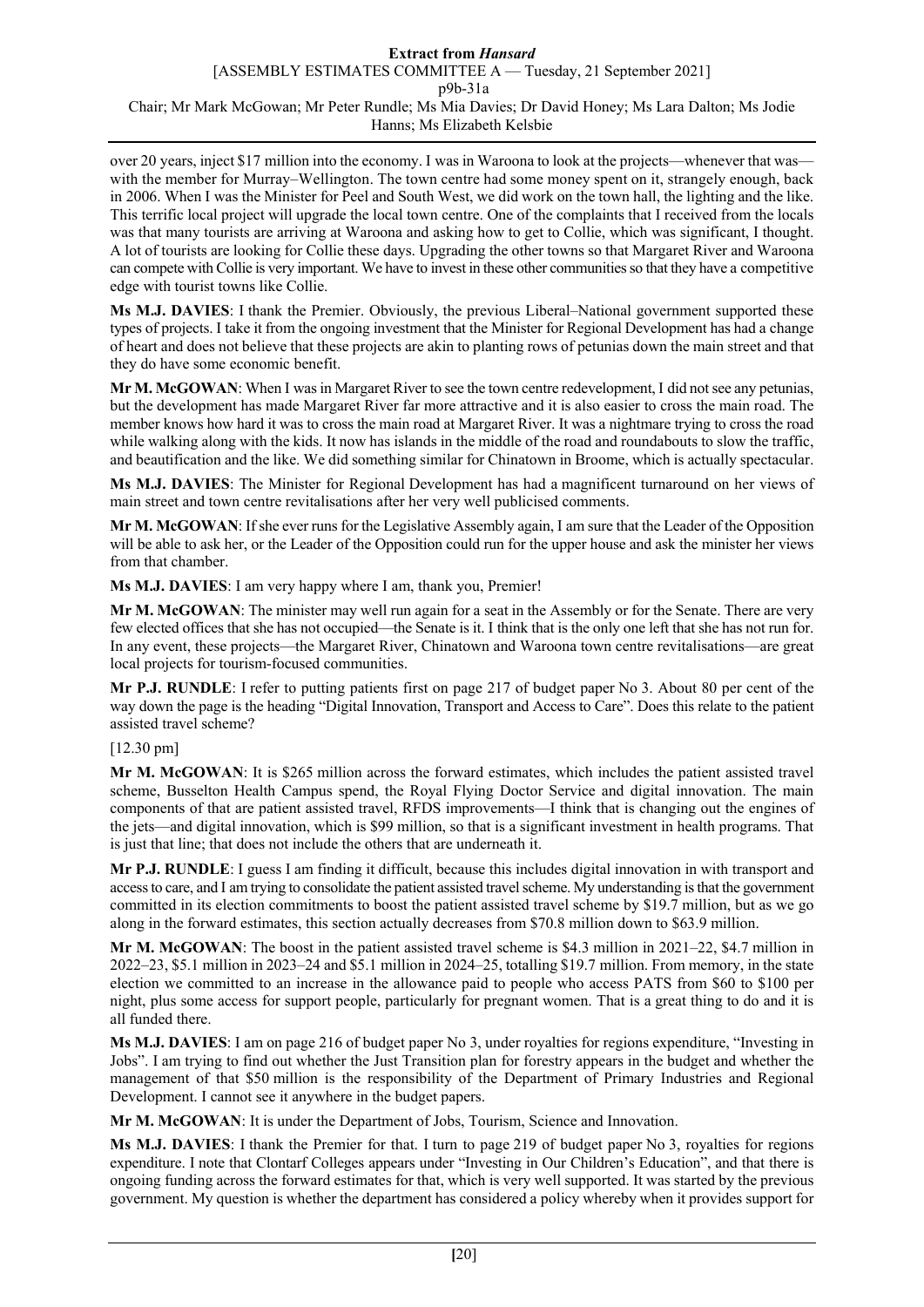programs specifically for boys and young men like the Clontarf academies, it balances that investment with a program for girls and young women. I speak specifically about programs like Shooting Stars and Netball WA. Is there a policy setting within the department that governs the allocation of funding so that there is a balance for the programs that support young men and boys with those that support young women and girls?

**Mr M. McGOWAN**: As the member can see, Clontarf is funded at least partly under RforR to the tune of \$1.5 million a year. There may well be other money under Education for Clontarf. Just so the member knows, Clontarf has been around for a long time. I have a recollection of it running in maybe one place in the late 1990s; that expanded to six or eight in the early 2000s and I think there are more now. The Leader of the Opposition referred to programs for girls. I think that they are funded out of Education, so some are funded from different programs, basically. I have seen some basketball and maybe netball programs for Aboriginal girls. There are a range of programs out there, but I think they come under the Education budget.

**Ms M.J. DAVIES**: I acknowledge that there will be funding for other programs from other budget areas. My question is: if there is funding provided by the Department of Primary Industries and Regional Development for programs like this, is there a policy that requires the department to provide equal or thereabouts funding for gender balance, essentially, to make sure that we are not just funding programs for boys?

**Mr M. McGOWAN**: The department will work with colleagues across government to consider good ideas that come forward. I do not think there is a formal policy. I think that the Clontarf funding may well have started some years ago under this program, and other programs happen under Education. There is nothing more to it than that.

**Ms M.J. DAVIES**: I am not critical of the funding for Clontarf Colleges; we actually expanded funding for Clontarf under our government. I just wonder whether there has been thought put to that. I know that when I was sitting around the cabinet table, we had started to turn our minds to a suggestion from the Department of Sport and Recreation that if we have taxpayers' dollars to spend on programs like Clontarf and Shooting Stars, we provide a gender balance. I am partial to Shooting Stars—I have had a little bit to do with it—but there are other girls' programs that are looking to expand and provide great services across regional WA.

**Mr M. McGOWAN**: Absolutely; the department will look at what else it can do and whether it can expand elsewhere. I recall one basketball program at what was John Willcock College and is now Champion Bay Senior High School. There was a basketball program there for Aboriginal girls, as I recall, but it is, obviously, funded under Education, not RforR.

**Mr P.J. RUNDLE**: I refer to page 222 in budget paper No 3, the royalties for regions section, and the rail future fund, which is about 90 per cent of the way down the page. I wonder whether the Premier could provide more detail on this line item and what it is actually for. I see it is increasing from \$6.8 million to \$15.1 million.

**Mr M. McGOWAN**: Are you asking me what it is?

**Mr P.J. RUNDLE**: That is right.

**Mr M. McGOWAN**: It is called the rail future fund, but it is for the *Australind* railcar replacement project. As the member knows, the *Australind* railcars are somewhat dated and quite quaint. They have significant maintenance issues, so we are replacing those with new builds in Western Australia. That is what that line item is for.

**Mr P.J. RUNDLE**: There is a great southern tourism line group that is keen to get a tourism train happening from Perth through to Albany. Does the Premier think there is any opportunity to use the *Australind*'s former carriages on that line?

[12.40 pm]

**Mr M. McGOWAN**: The *Australind*'s carriages are very dated. They came into service in about 1986, so that puts them at the 35-year mark. Has the member ever caught the *Australind*? Probably not. It is a very dated service. It is not like the *AvonLink* or the *Prospector*; it is a very dated train. Once it leaves service, it will go into a well-deserved retirement and probably end up being used for some other purpose that I cannot possibly imagine at this time. Once they leave service, I think they are pretty much done.

**Ms E.J. KELSBIE**: I refer to page 222 of volume 1 of budget paper No 2. The second line item under the heading "New Initiatives" is the carbon farming and land restoration program. Can the Premier please outline how the carbon farming and land restoration program is supporting the government's climate action agenda?

**Mr M. McGOWAN**: We have a \$15 million carbon farming and land restoration program to help farmers enter the carbon market and drive farm profitability. It is designed for Western Australian farmers to be leaders in carbon sequestration, putting agriculture at the forefront of reducing our carbon footprint. Under the scheme, farmers will receive up-front payments to develop revegetation programs or to move to farming systems that build soil carbon. The first stream of funding will be available to farmers across the south west agricultural land division for revegetation or soil carbon projects. A second funding stream will be dedicated to soil carbon projects in low rainfall areas in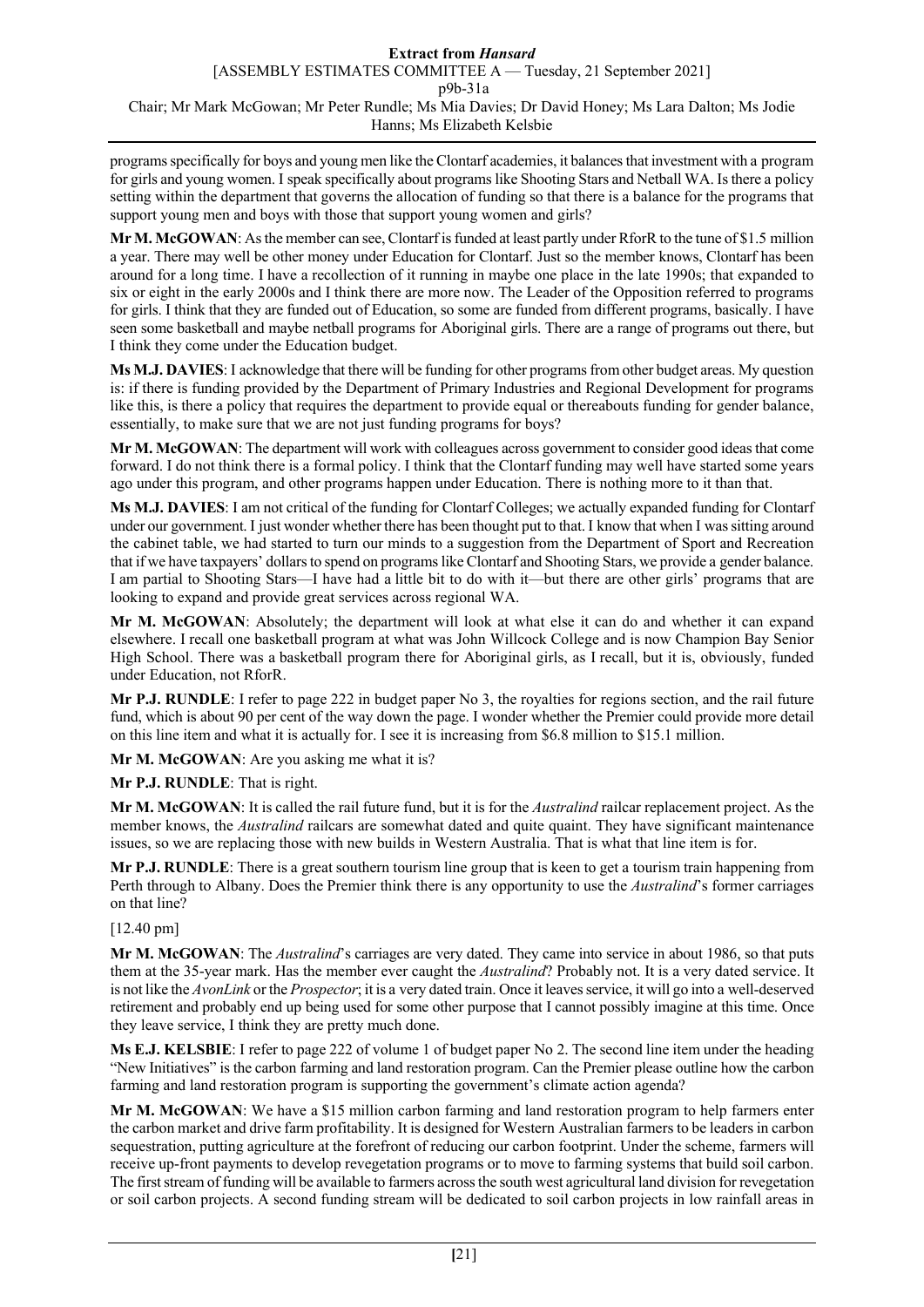the south west agricultural land division, helping to de-risk developing soil carbon in these areas by providing special incentives in this very vulnerable area. A separate funding stream will provide grants to universities and others for innovative carbon sequestration projects that generate information and data that can be used to increase soil carbon levels, reduce agriculture's carbon footprint and develop future carbon farming opportunities for WA. These projects will generate flow-on benefits to the community by encouraging regional investment, biodiversity and conservation, salinity mitigation, improved soil health, enhanced agricultural productivity, and Aboriginal economic and cultural opportunities. Carbon farming, I think, will become increasingly important in agriculture, particularly in the more marginal farming areas or pastoral areas. This is a great program.

**Mr P.J. RUNDLE**: Can the Premier quantify what resources will be allocated for administration within the department to provide some clarity to the farming sector about this carbon farming initiative?

**Mr M. McGOWAN**: I will invite Mr Binning to make a comment on that.

**Mr C. Binning**: We currently have one dedicated staff member and a couple assisting and do not anticipate that that will significantly grow.

**Ms M.J. DAVIES**: I refer to page 224 of budget paper No 3 and the royalties for regions expenditure. There is always a question about underspend provisions. Can the Premier please explain this provision, why it equates to \$173.8 million and why there is no provision over the forward estimates?

**Mr M. McGOWAN**: Is this for RforR?

# **Ms M.J. DAVIES**: Yes.

**Mr M. McGOWAN**: The underspend provision allows a percentage increase in the total budget in recognition that individual programs will not fully spend their allocations in each year. Programs are underspent for a variety of reasons, including COVID-related impacts, delays with procurement and unexpected impacts associated with contract management. The underspend provision is used by other agencies and is regarded as normal practice. Agencies must seek approval in the budget process to carry funds forward, with a suitable explanation of the reason for the adjustment. The underspend provision requires responsible cash flow management to ensure that the expenditure limit is not breached. It is just a recognition of reality. This has been a measure used by both governments in RforR since its creation.

**Mr P.J. RUNDLE**: I refer to page 219 of budget paper No 3. About halfway down the page, there is reference to improving teacher quality. Basically, there is \$1.9 million every year. Can the Premier clarify what this means or what program it is?

**Mr M. McGOWAN**: This is to provide level 3 teachers with time to support their peers. As the member knows, level 3 teachers are the most highly experienced and have the most highly recognised teaching skills amongst the workforce. They have been proven to show leadership in the classroom and across schools. This will allow for exemplary teachers to have time to mentor and share their knowledge of classroom teaching practices with other classroom teachers. This will be of most benefit to regional schools, particularly remote and very remote schools, which historically have the least experienced teachers. As the member knows, a lot of graduates go to the regions. That has been the case forever. That is why providing additional support so that they have mentoring in regional WA is important. Schools will be allocated additional full-time employees based on the number of level 3 teachers in the school. Every school with a level 3 teacher will be allocated 0.1 FTE, and that will allow that level 3 teacher to then put in place mentoring and other support practices for more junior teachers in regional WA. It is an important measure for regional WA. The program is allowing for the employment of 19.3 full-time employee level 3 teachers in 110 regional schools.

**Mr P.J. RUNDLE**: It sounds like that is going to be spread out evenly, or is there some sort of breakdown depending on the size of the school?

**Mr M. McGOWAN**: We may need the Department of Education to answer that. We do not know. We are funding this program across regional WA. From what I have been able to advise the member, obviously the bigger the school, the more resources that will be provided. It is based upon the allocation of level 3 teachers so that they can then assist other more junior teachers. It is probably more and more necessary the more remote the school is from the city.

**Dr D.J. HONEY**: I refer to page 229 of budget paper No 2 and the table under service 6, which is agricultural and fisheries biosecurity and integrity. Is it possible to give an update of the Queensland fruit fly outbreak in Dalkeith and Coolbellup?

[12.50 pm]

**Mr M. McGOWAN**: I am not full bottle. I have heard of the Dalkeith fruit fly outbreak, but I might ask the director general to comment more fully on the Dalkeith fruit fly outbreak.

**Dr D.J. HONEY**: It is a better class of fruit fly!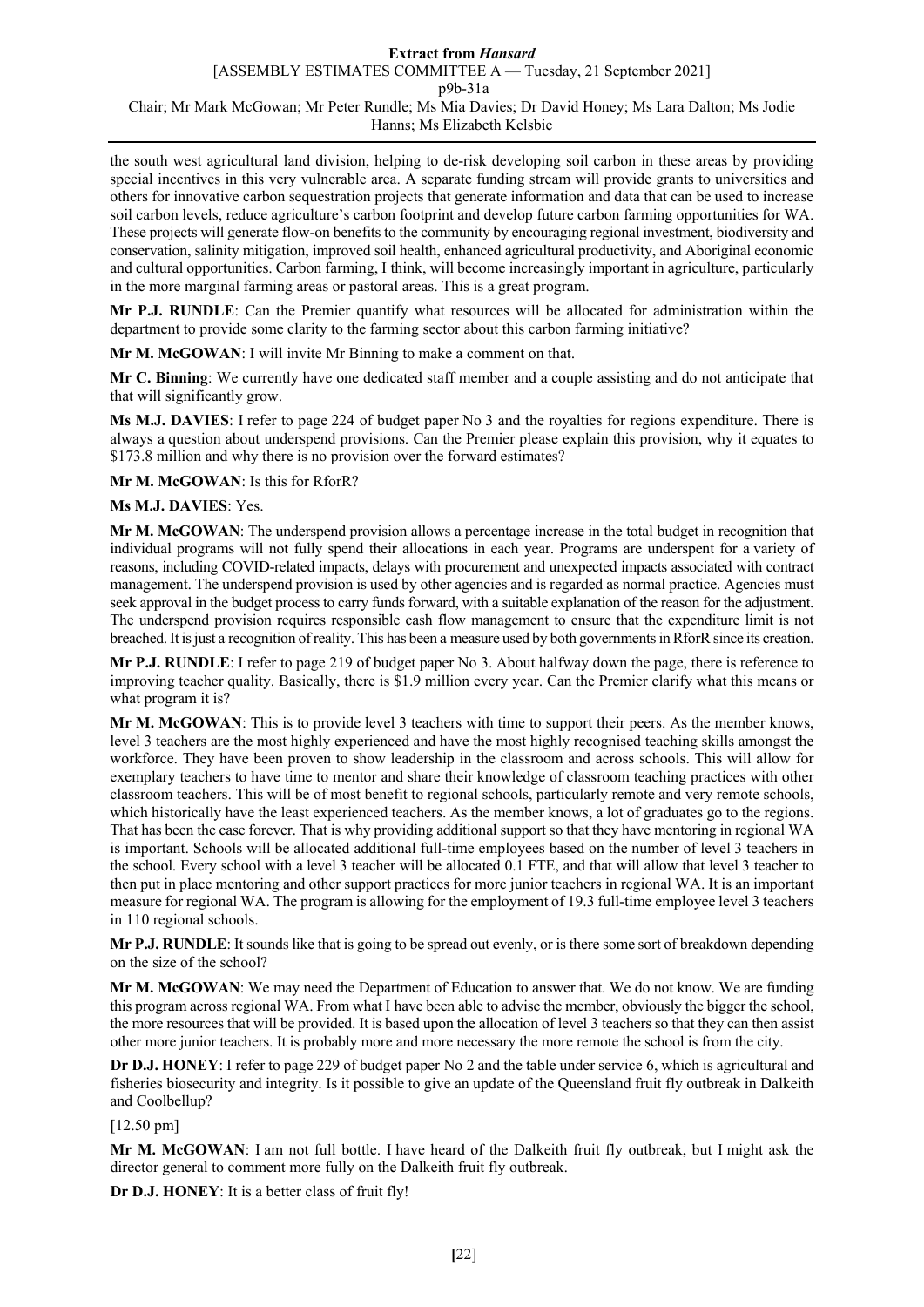**Mr M. McGOWAN**: I did not realise there was broadacre farming in Dalkeith, but, obviously, I do not spend enough time there!

**Mr R. Addis**: Obviously, the Dalkeith and Nedlands Qfly outbreak was a big issue, particularly for us last year. Towards the end of the year we went into monitoring and trying to close out the incident response. It was a very substantial response involving, at times, up to 300 of our core staff and contract staff and a heap of work with residents in those areas. Ultimately, it has been successful, so we have managed to close out that response. Coolbellup was a much smaller response and it was cleaned up reasonably quickly, but they do go to show how much pressure we are under from biosecurity incursions.

**Dr D.J. HONEY**: To be clear, is it believed that those outbreaks are now resolved in both those areas, Premier?

**Mr M. McGOWAN**: I will ask Mr Addis to comment.

**Mr R. Addis**: Yes.

**Mr M. McGOWAN**: Has the member spotted any fruit fly in his electorate?

**Dr D.J. HONEY**: No, not that I look for them.

**Mr M. McGOWAN**: It was a Dalkeith outbreak, not a Cottesloe outbreak.

**Dr D.J. HONEY**: There are too many fruit trees, Premier.

**Mr M. McGOWAN**: I will ask Mr Addis to add something.

**Mr R. Addis**: Clearly, ongoing monitoring continues right across the metropolitan area, but particularly in those areas where we have incursions.

**Dr D.J. HONEY**: In that same table, we see that the number of full-time equivalent employees will go from a budgeted figure of 415 to 451 in 2021–22. That is a reasonably significant increase, and obviously the actuals for 2020–21 were significantly above budget. I am wondering what those additional resources have been required for.

**Mr M. McGOWAN**: I remember that as part of the Expenditure Review Committee process, we made a conscious decision to increase the number of staff for our biosecurity and emergency response for exactly these sorts of biosecurity threats. The number of threats out there is remarkable, whether it is ants, bugs, weeds, bacteria or whatever it might be. We have enhanced the staff level by 22 employees to provide for an enhanced biosecurity and emergency response, including testing efforts, and to continue the wild dog action plan. The staff there must have been short term. The Animal Welfare Act reform has four FTEs as well. A lot of changes are underway. The minister is very keen to address the issues surrounding biosecurity and make sure we are properly staffed to deal with it, because biosecurity risks pose a huge threat to a very large industry.

**Dr D.J. HONEY**: This question is about the table under service 4 on page 228, budget paper No 2, volume 1. This question relates to budgetary practice as much as it does to a specific item. If we look at the total cost of service, we see a significant reduction in 2021–22. The first explanatory note under "Explanation of Significant Movements" says that the total cost of service will be reduced because of a carryover of funds from the previous year and that it is "attributable to the return of unspent grant moneys from prior years for externally funded projects". As much as anything else, I am interested in the budgetary practice whereby departments retain the funds. In a normal organisation, those funds would simply be unspent and we would have to re-budget for expenditure, rather than carrying it forward. I wondered whether the Premier could explain that budgetary process whereby departments carry funding forward.

**Mr M. McGOWAN**: I will let Mr Addis comment.

**Mr R. Addis**: It is fair to say that we have been trying to manage a couple of challenges with certain externally funded R&D projects. One of the problems we have had, particularly in the last few years with multiple disruptions, including the Qfly response, is that we have drawn from our broader business to respond to emergencies as they occurred. There has been a significant number of those in the last 18 months in particular, and that creates challenges with meeting externally imposed project deadlines. This is one of the repercussions of some of that challenge. The extra funding for biosecurity that the Premier outlined a moment ago is, in part, to make sure that we are better able to respond to emergencies as they occur, rather than digging into business-as-usual resources, which has those sorts of negative implications. We are starting to deal with that long-term challenge for the department's R&D program, if that makes sense.

**Dr D.J. HONEY**: I thank the director general for the explanation. When a department carries funding forward, how does Treasury exercise proper control over the way that department spends its money and retains accountability? In my experience in the corporate world, there was no such thing as carrying money forward; we would re-budget in the following year and that would be subject to full scrutiny. I just wonder how Treasury exercises control.

**Mr M. McGOWAN**: That is a question for Treasury, is it not?